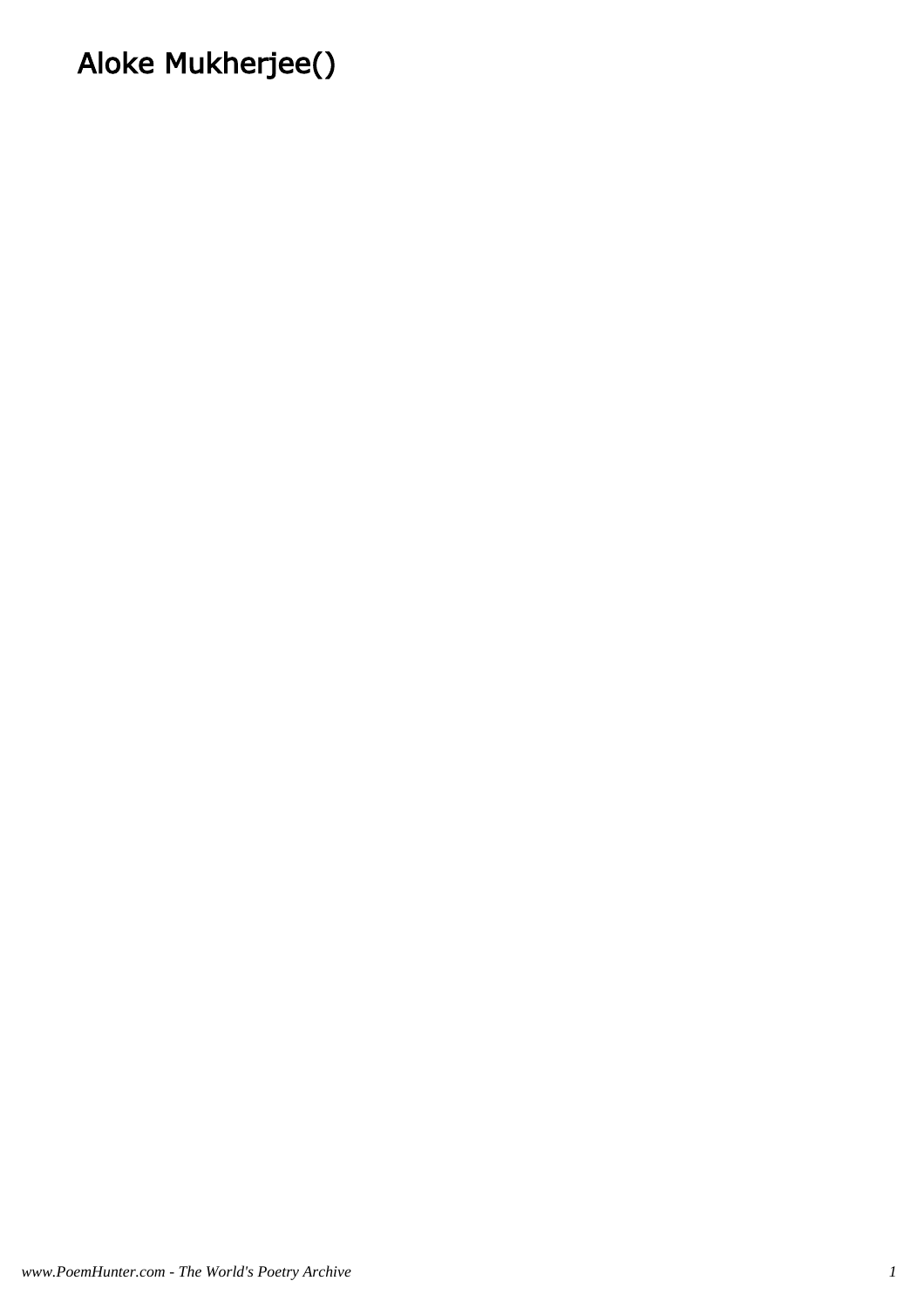## A Day In Andaman Island

Somewhere in the rain-forest, it was drizzling still, I went in search of a girl lost years ago in a full moon night, I did not know where, I couldn't recall her face.. Years ago in full-moon night, I lost part of my soul. She used to live in my heart sharing my days and nights...

She used to live in my soul hanged in a closet by the door which I forgot to retrieve when the agony nibbled at my heart. You are the soul, you are the breath blowing over the sea, ultra marine is the color hovering over the island, a little shadow crouching over my being, for moments stitched into a wreath of dewdrops on the green.

Down on the balcony, a lingering sun prolong the day by an hour, I wear a charm to withstand the charm of her lips, neck, the curves of the bodily contour, a dreamcast by a lone palash blazing red with the flowers. I tried hard and stay focused for ages as to why to be or not to be, why I am made immortal for an hour? Palash- This flower is called Palas in Bengali. It starts blooming end of JANand arround mid March it is in full bloom. Perhaps the most attractiveflower of the season.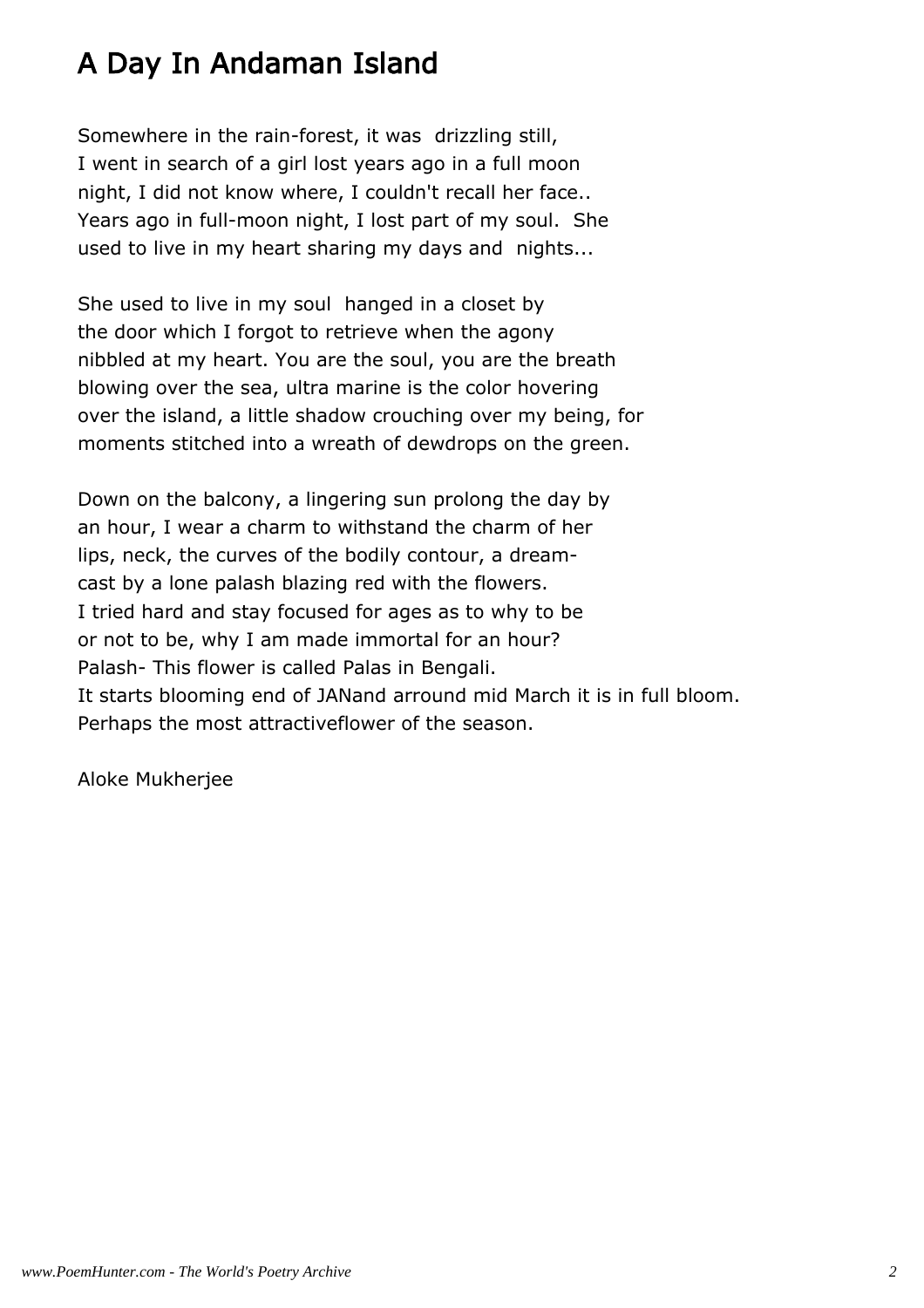## A Departure

I saw your face, somewhere it was rainingbeneath your brow, your eyes floated like lily on the placid water, on the shore your house embraced you like a dear forgotten song with a refrain of forsaken love, nearby stood the plush but elegant Palm tree but you were apart from the life you lived. You were, dear friend, you turned away from the light of your cozy room to the cloud above with your baritone- sang a song of mindful soul, you sang a song for thousand years- millennium to come.

you loved the life with your arms, genitals, mind and soul so the heartbreak, let down by love but love blossomed in spite of the jilt, in spite of the gloom, in spite of thousand storm caged inside the body- you assured me the green leaves, the white lilies, the red roses would abound in my garden with a marble pedestal on which an incredible, indelible dream of a life desired for a while; for moments we live, for moments we die a false continuity numbs our frontal lobe with slithering touch. You smiled significantly to tie a knot with death!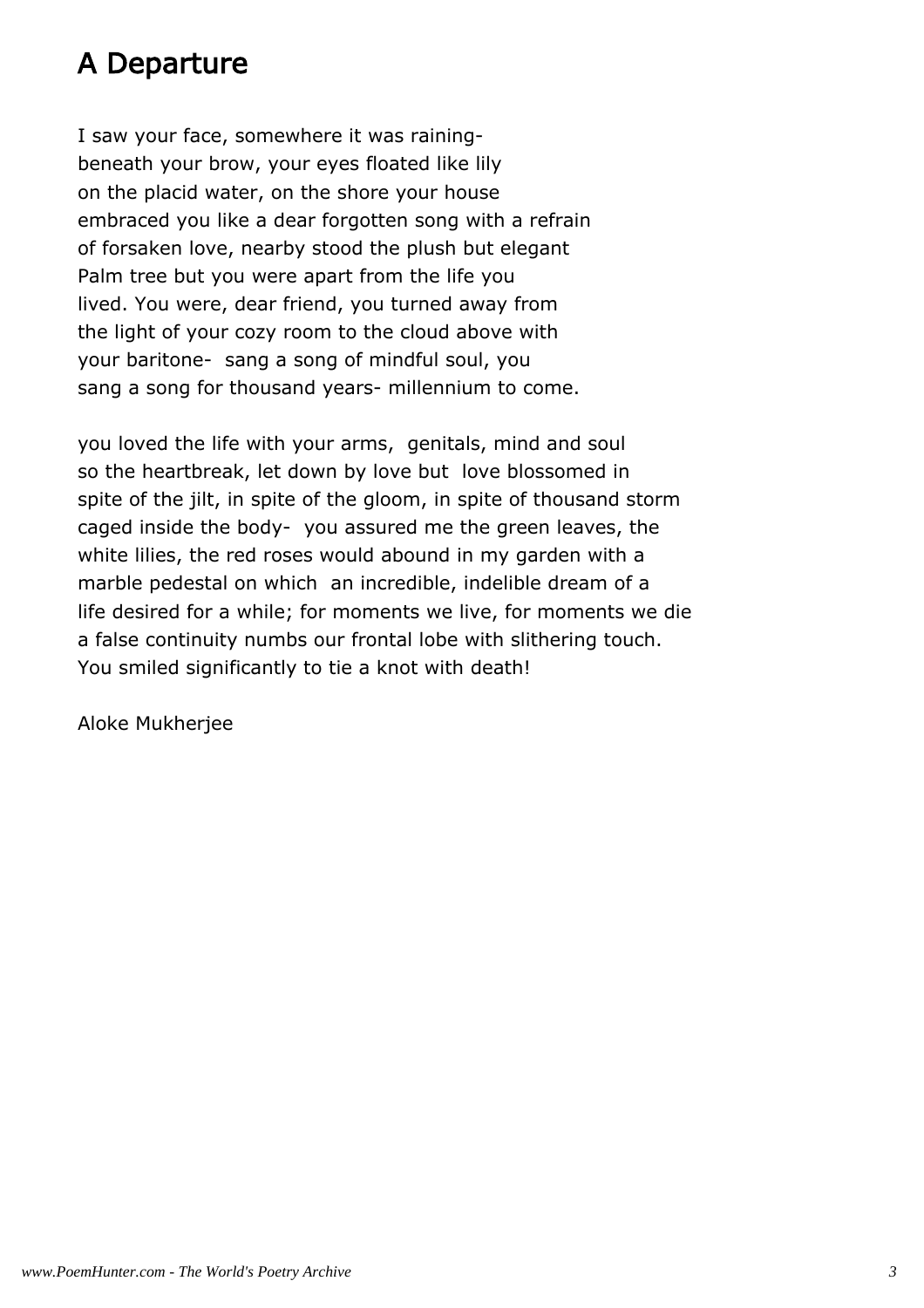## A Night Of Desire

Hold me tight until I merge onto blue-sky, onto a paradox named life....a string of pearls dissolving Into a blue murmuring ocean- a nameless existence until that hold me, dear! Only moment I am alive, I am, When I draw you out of you and let me mug you, smother you.

It is raining, patter-patter, night is closing in on, a miasma reeking of putrid soul, will you remember me for a while I am you, throbbing with a song long- forgotten- - the way You smile, the way you dance, the way you walk through my My life, through a lane shaded with desire to enter you.

In nearby shop someone is chattering, some folks in a saloon start a brawl, a girl standing alone in the drizzle, hawking her flesh and lot of gibberish in between, relentless night throwing light and darkness, love and hate, facts and fantasy confounded into a cliffhanger—probably Tara, the poetess weaving a tale.

Who is there? Right in the middle of circle of passion and pain. Forlorn night desiring warmth enter an empty sex like a restless dream- - who can decipher the riddle of being and being nothing into a chimera of world of this night with you and me on the swing.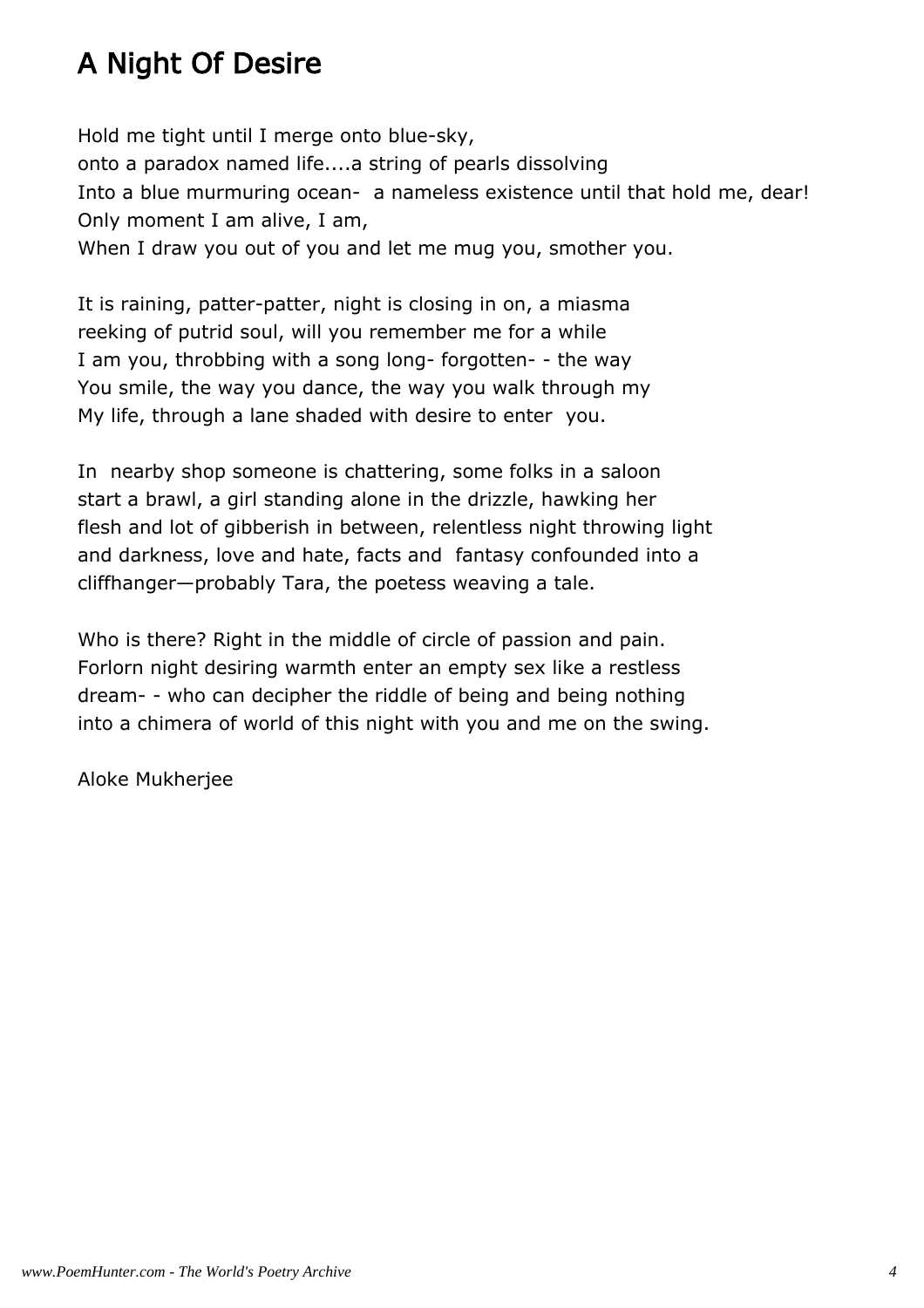## Alone In The Darkness

I can not see the blue of the sea now, the night sits down with her black cape thrown all over me with sweetest caresses. In the pervading black, I can see phosphorescence gleaming on the wave like some weird fire-flies flying into the night.

Indeed, I can hear only the howl of the gale blowing over viscid gloom, roaring of thousand lions with pent-up fury in the sea. The waves bare their white teeth like the skulls of unknown faith.

Now, in the fading darkness, the waves are slow, growl and howl are dozing, in the simmering night waves slowly breaking down on the beach. I can now see them.I can see the vague outline of life behind the curtain, a lonely drunk singing in his baritone, the cliffhanger is still there, but soon he will not be.

Now, the tamarisks on the shore wailing like a forsaken love, seeking the hands of her consort sudden pang gripped me, a wind blows with a howl out into the sea, you never know what,

Night stops for few moments, stoop low for kisses I stand alone in the darkness for an eternity I hold for moments, you and me is one for this voyage.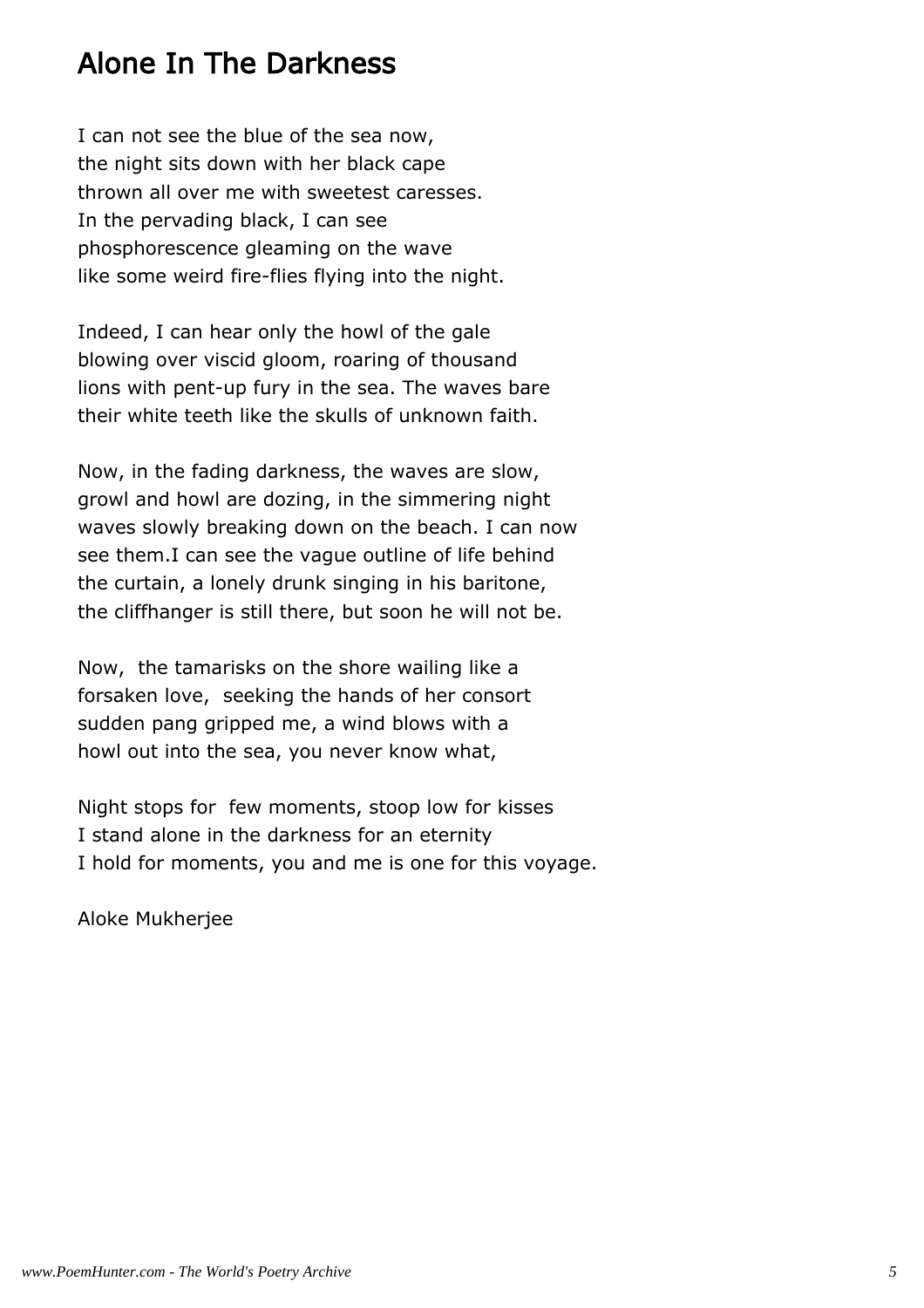## Campfire At The Middle Of Nowhere

I can tell you a tale of water, creeping like a cheetah caught them unaware, while they were dreaming the Sunlight flooding the land of their forefathers with the aroma of paddy- our guide telling us stories to spend the night, we were sitting around the campfire at the far side of a polder. We reached here with the twilight breeze cooling us for the night ahead.

Behind the clearing an array of Sundari, Garjan, and Hental stood firm on their ground, sentries for their kings. It was an eerie night, flames of the fire flickering, playing a curious chiaroscuro except occasional shrieks of rhesus monkey, a pall of quietude descending on the ground, It was moonless night, a few stars shone on the sky. You would see the pug mark nearby in the morning, the night was reeking of ominous smell. They had come to quench their thirst, flip-flop on water.

He resumed- -I can tell you- one night striped beast fell on the boat like lightning, boards creaked, the boat swayed- his canine bit deep onto the jugular of the man sprouting blood and dream, a jigsaw puzzle yet to unravel Where those dream were living- - an island, a small plantation, she beside him.

Our guide was rambling- -I can tell you of a twister that twisted the life of a couple smashing the cottage, their son hanged awry from a hental tree with still a divine smile lingering on his face, no one saw a large cumulus cloud was poised like a witch for the kill, I wonder how justice is meted out. Note. Sundarbans, the swamp forest lying on the vast delta of Bay of Bengal formed at the confluence of four great rivers Padma, Brahmaputra, Meghna in Bangladesh and Hooghly in West Bengal, India. Hental, Garjan, Sundari are part of the flora of this region.It is world's largest Mangrove area is affected by cyclone and big Tidal wave. The fauna includes Bengal Tiger known as Royal Bengal Tiger I went deep into West Bengal side of this swampy forest. Other animals in this area are rhesus monkey, crocs, spotted deer.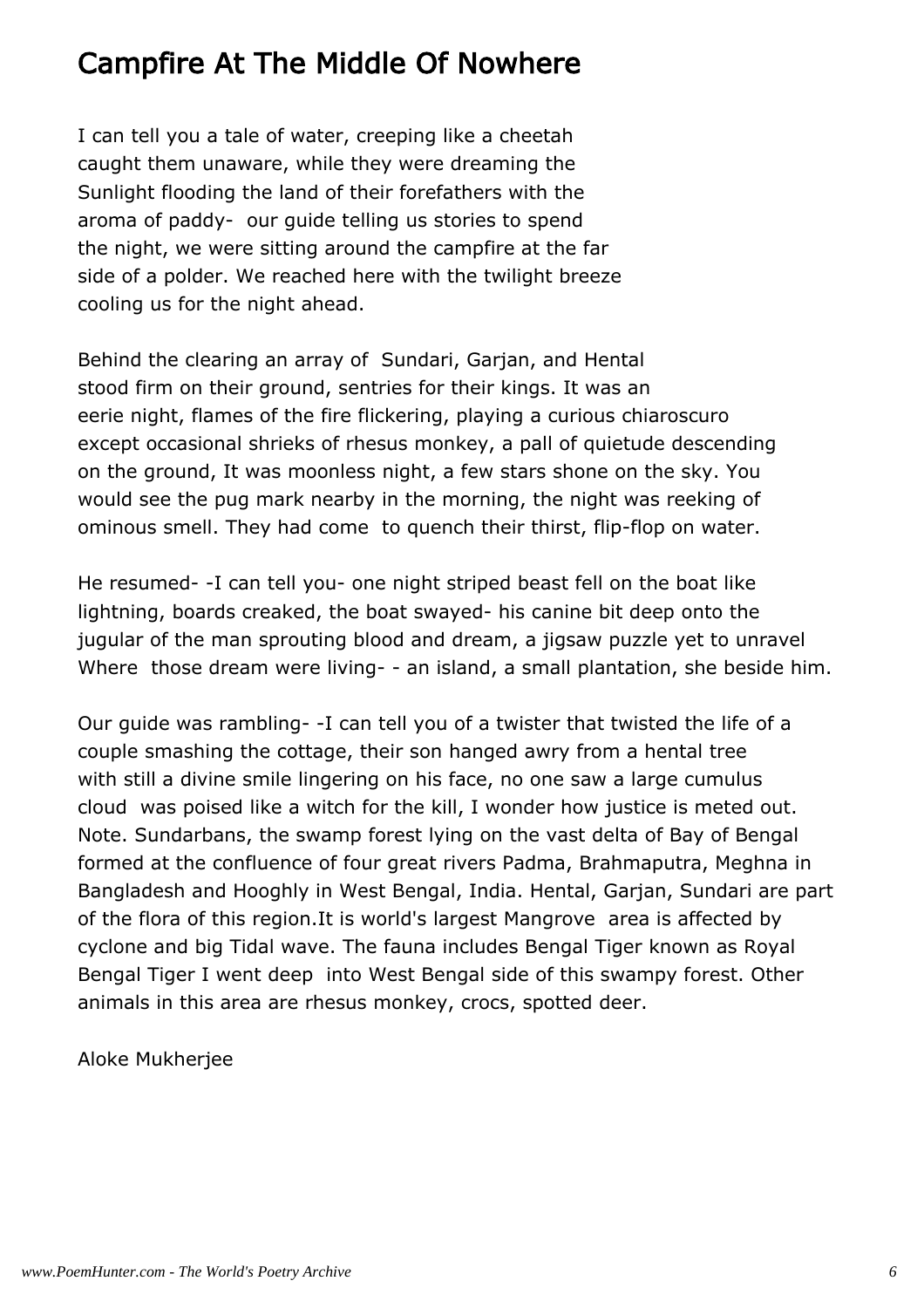#### Crazy Syndrome

am livingfor you, when in the night, The starsare blacked out, you are flickering like a lone lamp, probably pushing up imes I want toinfect the whole world with deadly viruses to eliminatecrawling desire, species—Homo sapiens, squirmingcreatures without spines, the lusty rats running for holes oflife onto the space, to exist is not alive! Crafty bastards, the bell tolls for you in the apocalypse! With the hollowed palms, I shall keep the lampburning I won't letyou die yet baby; I won't let boys over the world lose theirboyhood, I'll stand like a giant between you and the greedy fucking wallbefore they turned the gal into a whore in the middle of heartlessnights. They don't know what life is but beauty of a soul withrhythmic passion of poetry, it is work of master artist living inthe DNA of the meaning, a soulful entity living beyond time.

I know mydays are dying; nights are closing on, whisper of the wind Kissing my skin, probably I know meaning of this all, who knows but the world may endtonight. You and I will drive along the trail of setting sun for a while. For a while, I will scatter the life along thepath, choose the seedling before I am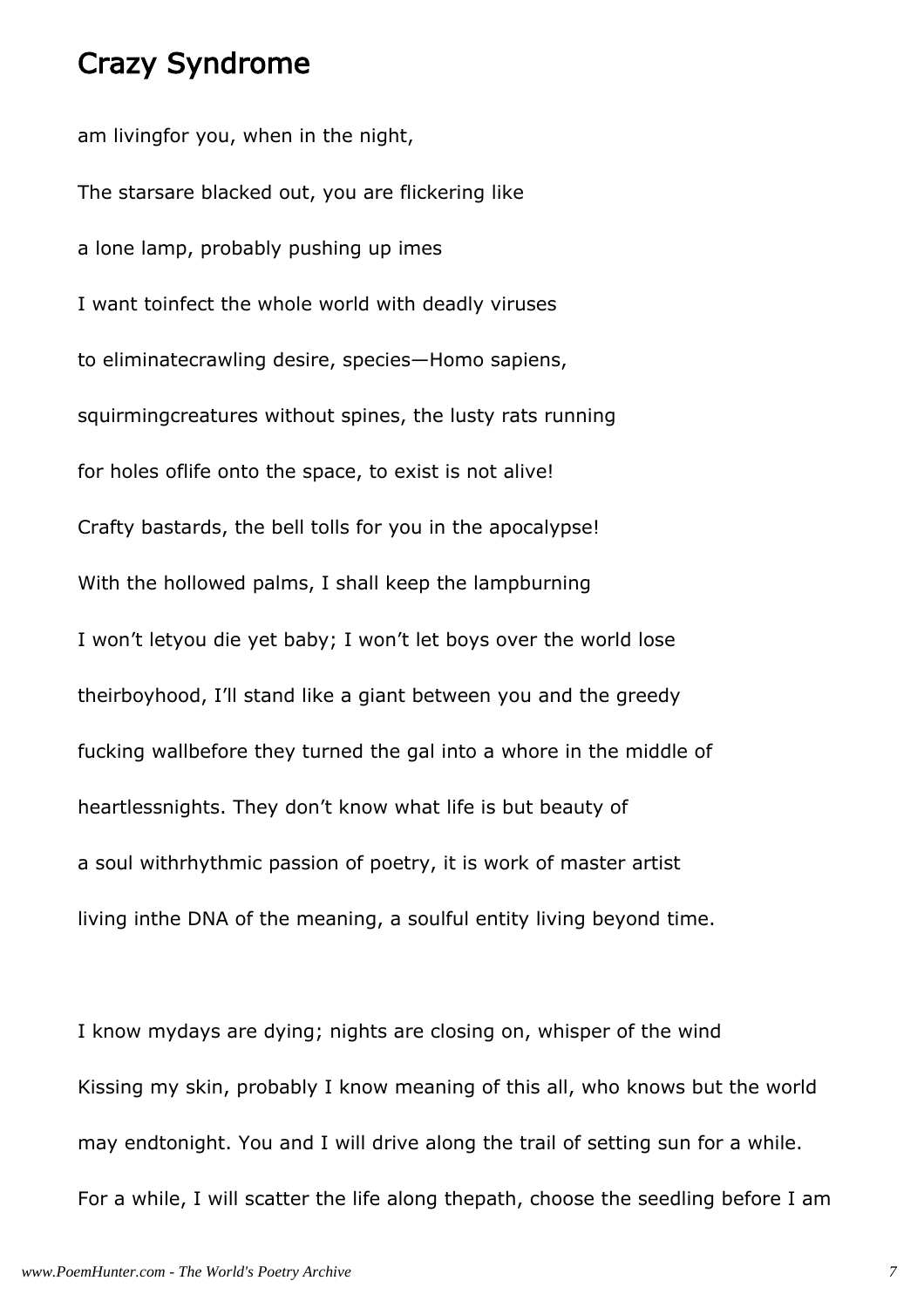no more on this damned earth withinfinite possibilities of the being………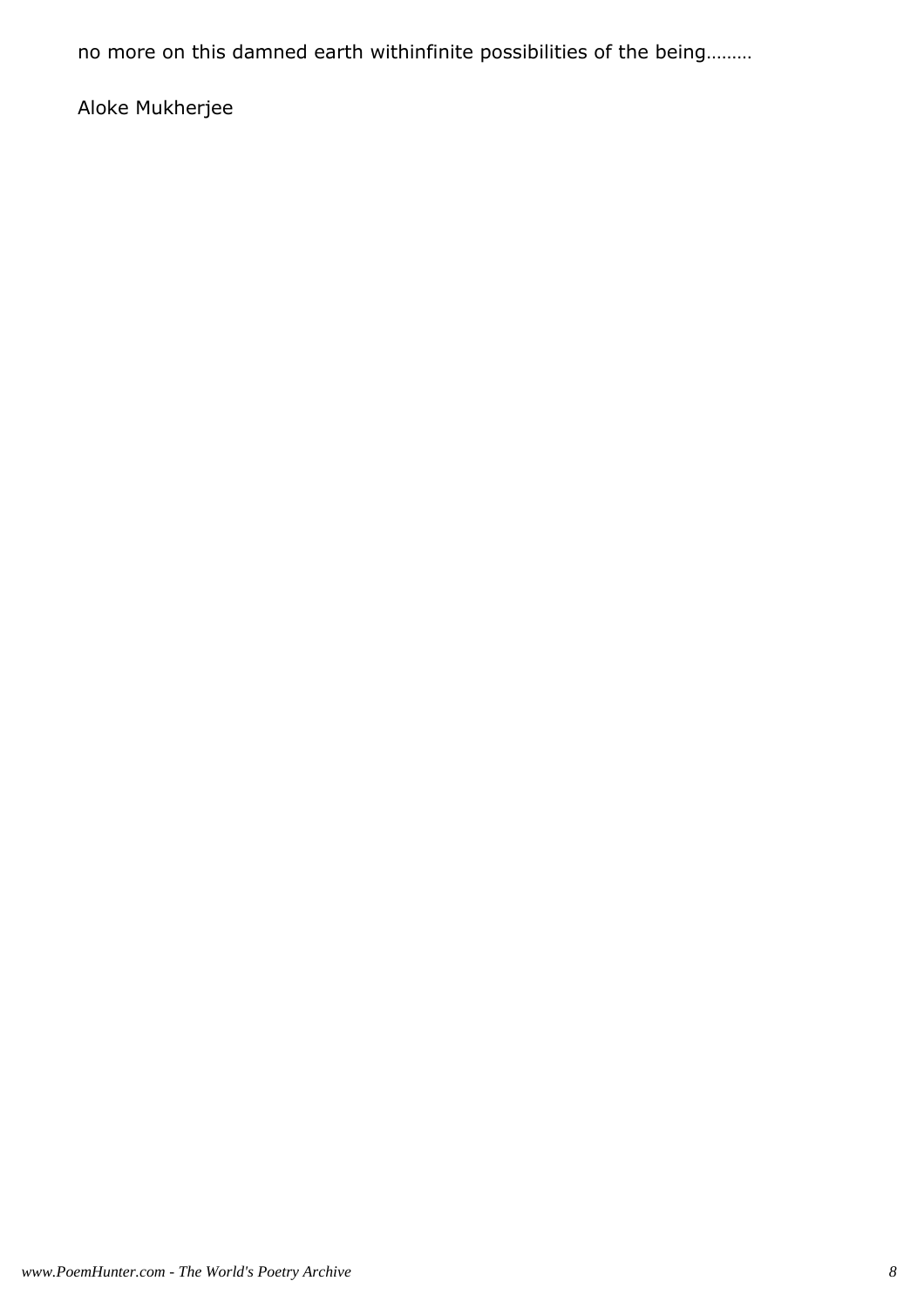## Eyes, Your Eyes.

Eyes, your eyesthat draws me out of world mundane, I am flowing out of the life's depth to touch you to feel you around to be immersed in you.

I crossed the limit of your being-deep down the space where the thousand suns rises, where beauty hovers over the petals of time for a while-

And you my dear! waits for me in the timeless ocean. your blue eyesyour eyes forever.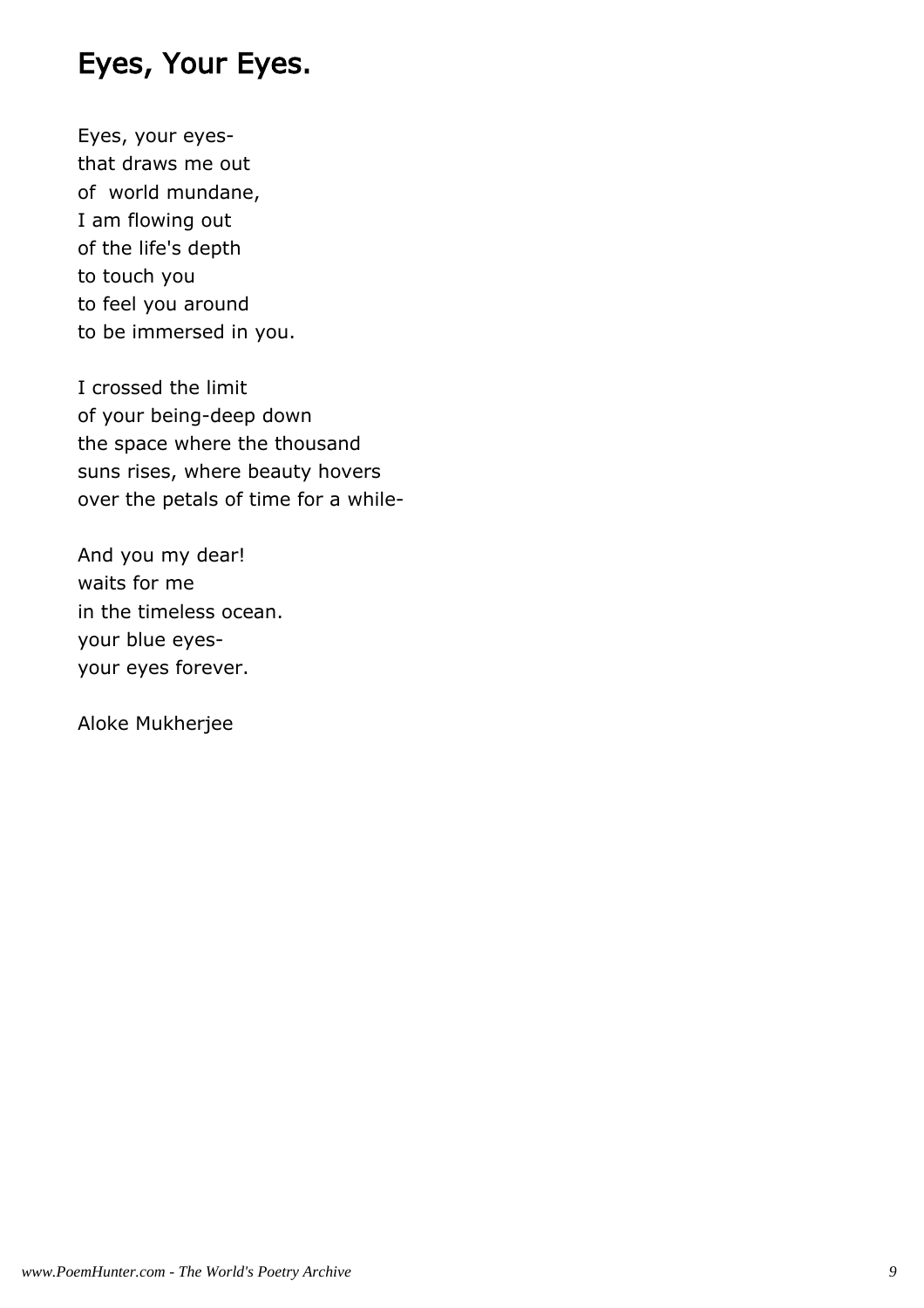#### Forsaken

You were my starry night, darling- glittering with a smile.

A wind blowing from south sighing behind the screen,

It was quivering for your debut, I wonder at the apocalypse-

of your presence, fragrance of your body, odor of your soul.

You were more than you, dear, you were the eventide, you were the soul.

You will be the little girl when I would be the old- Someone would be playing the Raga Iman on Sitar in the night before, the tunes playing with her tresses, transcendent soul of music floating on the sky, a cloud and moon composing moonlight sonata- immortal love of yore, dusk to dawn, Iman would be wailing for the forsaken dream of foregone years of love and unlove to make a piece whole.

You were here, my love, bathing in the sun, your body, curves of your desire,

contours of the urge, depths of black, a memory of a stance flushing me with a yearning;

You were here, my flame, but you were too far, I could not reach you with my hands.

A brackish sea of tears between us, I had to cross thousands of miles before I reach.

You were my starry night, darling- glittering with a smile.

A wind blowing from south sighing behind the screen,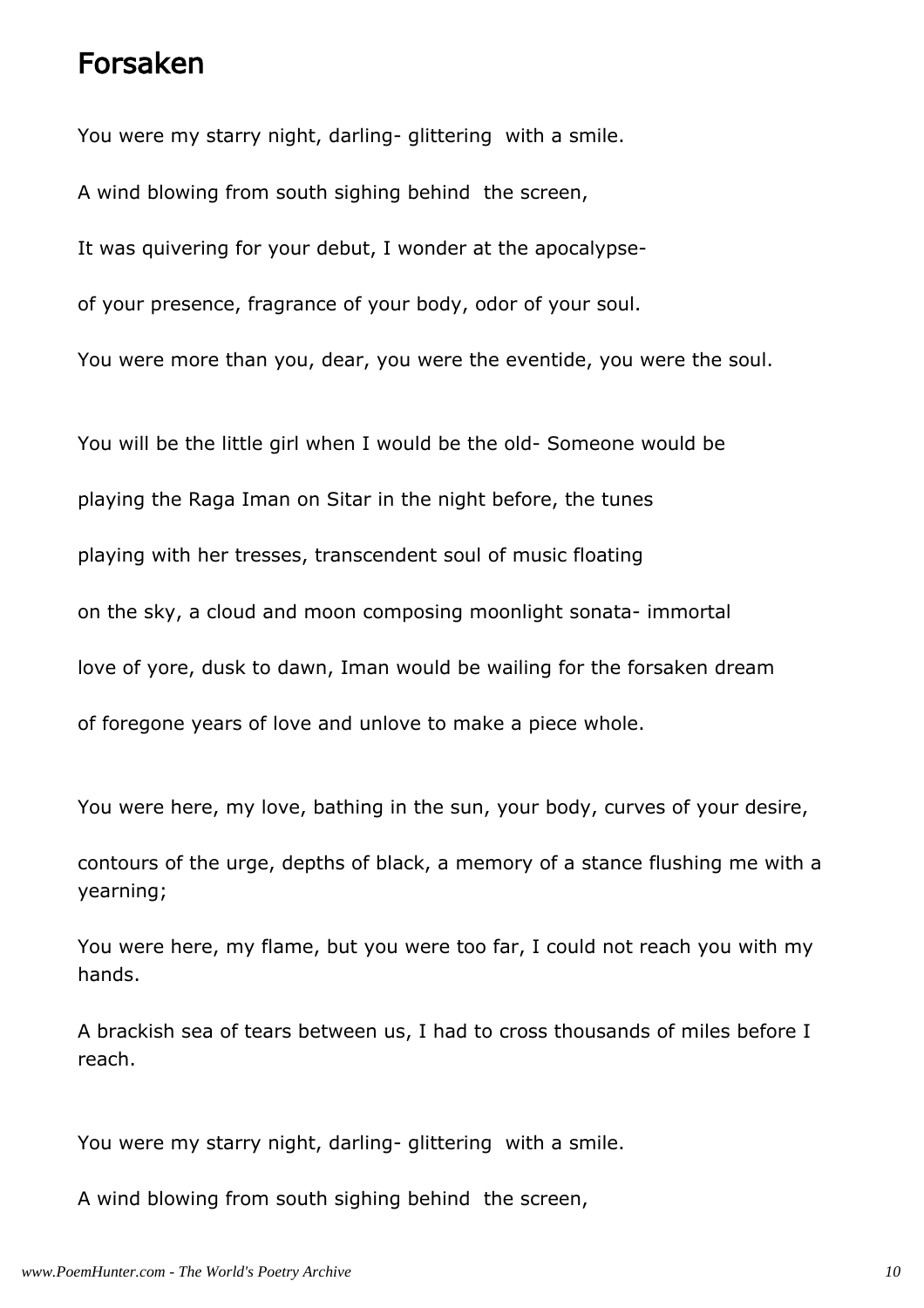It was quivering for your debut, I wonder at the apocalypseof your presence, fragrance of your body, odor of your soul.

You were more than you, dear, you were the eventide, you were the soul.

You will be the little girl when I would be the old- Someone would be playing the Raga Iman on Sitar in the night before, the tunes playing with her tresses, transcendent soul of music floating on the sky, a cloud and moon composing moonlight sonata- immortal love of yore, dusk to dawn, Iman would be wailing for the forsaken dream of foregone years of love and unlove to make a piece whole.

You were here, my love, bathing in the sun, your body, curves of your desire,

contours of the urge, depths of black, a memory of a stance flushing me with a yearning;

You were here, my flame, but you were too far, I could not reach you with my hands.

A brackish sea of tears between us, I had to cross thousands of miles before I reach.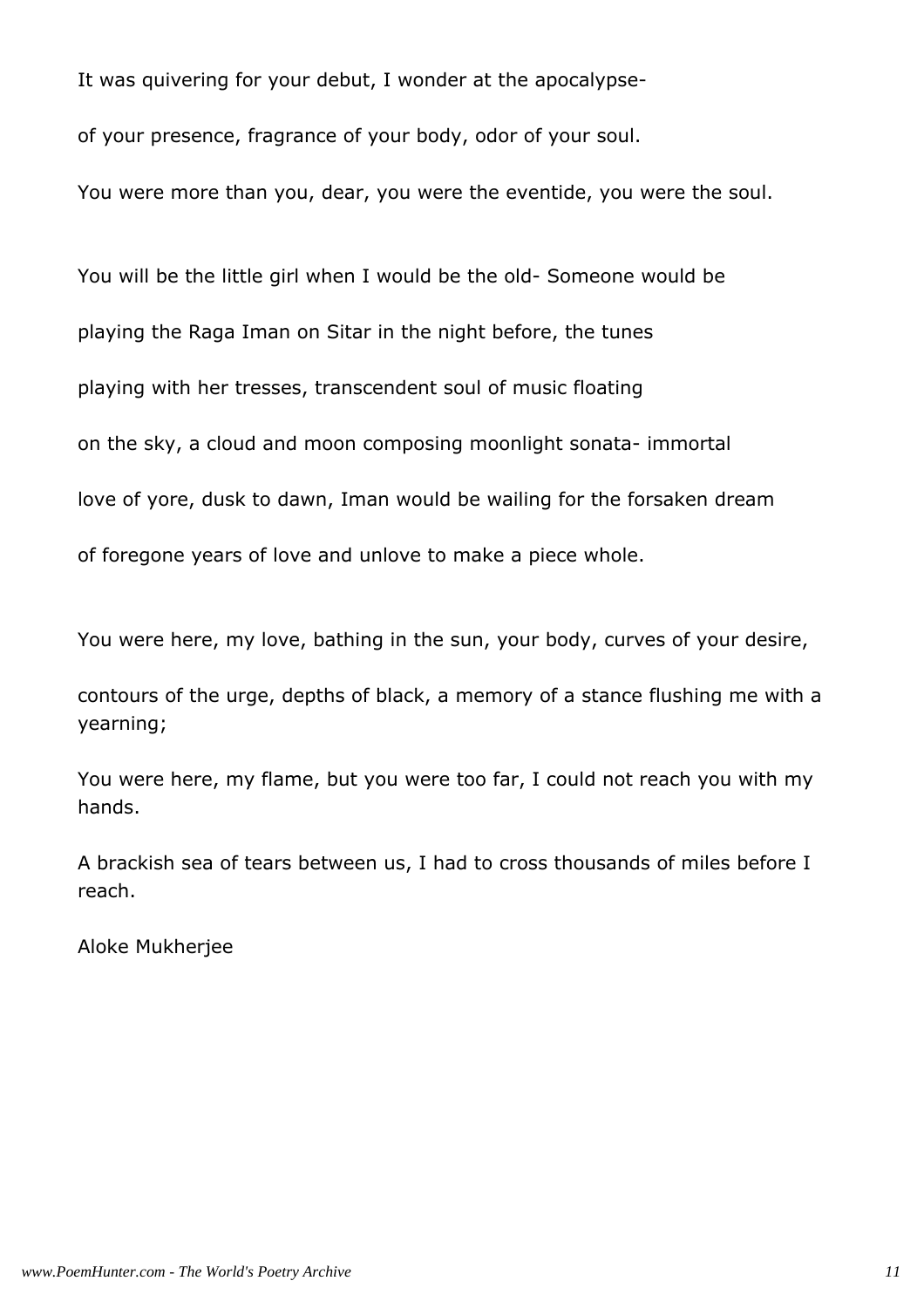## Give Me Thy Hands

Give my thy hand, great anarch! Give me thy sinews with power stored in my fiber to fiber synapse to synapse, to defy the Olympian order, or give me Hemlock to die bound on a rock before they can eat my heart.

I have a soul to live with, a heart to love my woman. On the sky, I see the eagle circling, swooping down to burn my soul, your slave, making excuses to eat my heart! what do you think? I am whimpering wimp 'cause I am a poet, 'cause I paint the beauty of this magnificent earth on a big canvass- you know, I brought the fire for the dreamers, I tilled the virgin soil for the green. lo, the glaciers are drifting down on my little valley to suck in the little warmth I brought from Olympian dale

My sweetheart, before the end closes on like a vicious darkness I want to enter your young beautiful body, love will burn in the in the crystal, split into many hues of rainbow and tide will swirl in my arteries, for world will watch for a while as I rise from the ashes like a titan challenging my gods on the Olympia!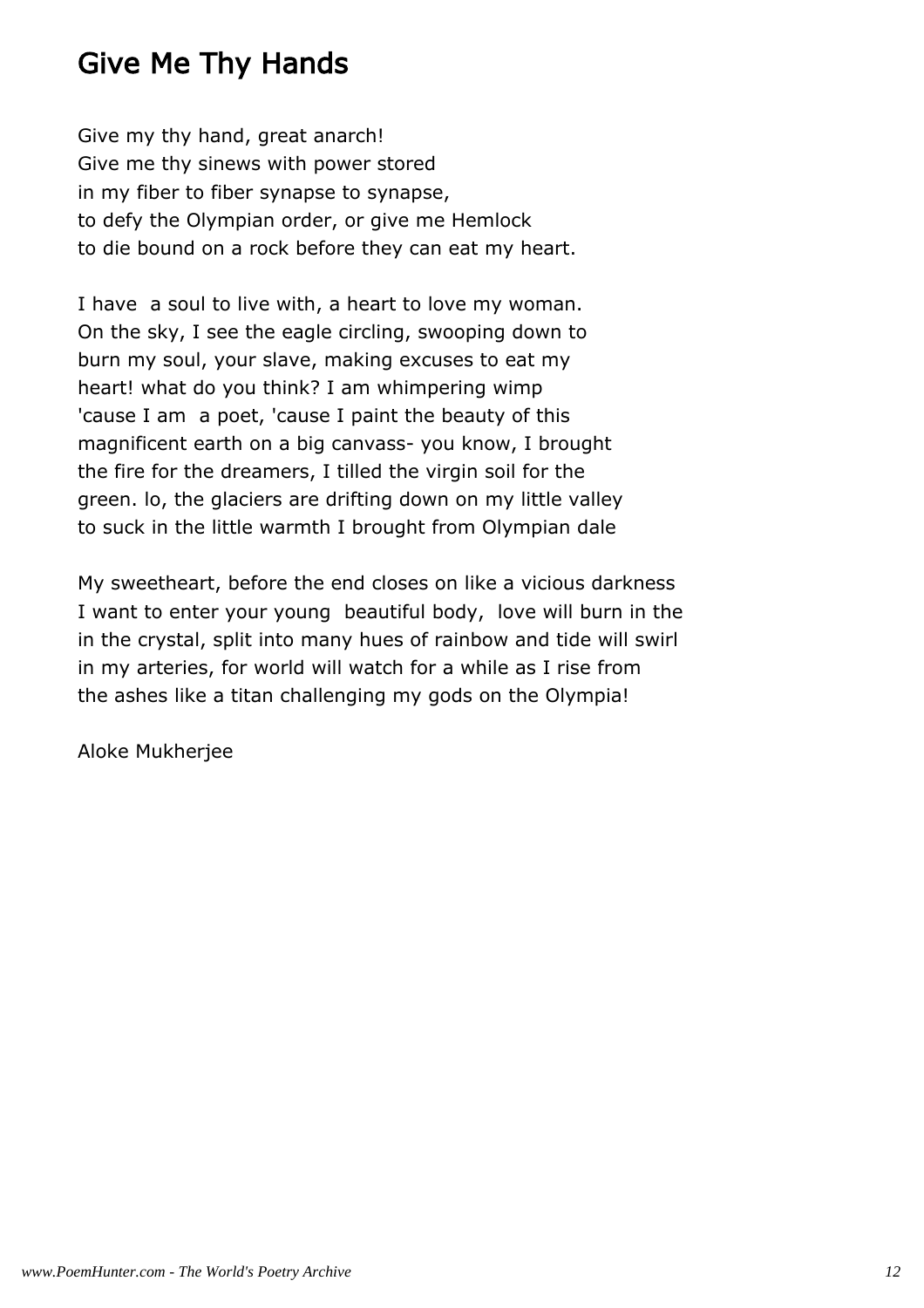## Homeless.

At the midnight, when street lights make chiaroscuro on the face of unknown straggler, someone raps on the door 'are you home, my sweetheart? ' He stands-like a lonely tree on meditation, like a wind rustling through the leaves, like an old refrain 'are you home? '

The sweet pain numbs my heart for a whilethe moon with pale face rises behind the curtain, someone plays a note of my saddest dream, a high wind from the sea blows away the curtain-I stood naked before the night with awful question, ' are you home, my dear? '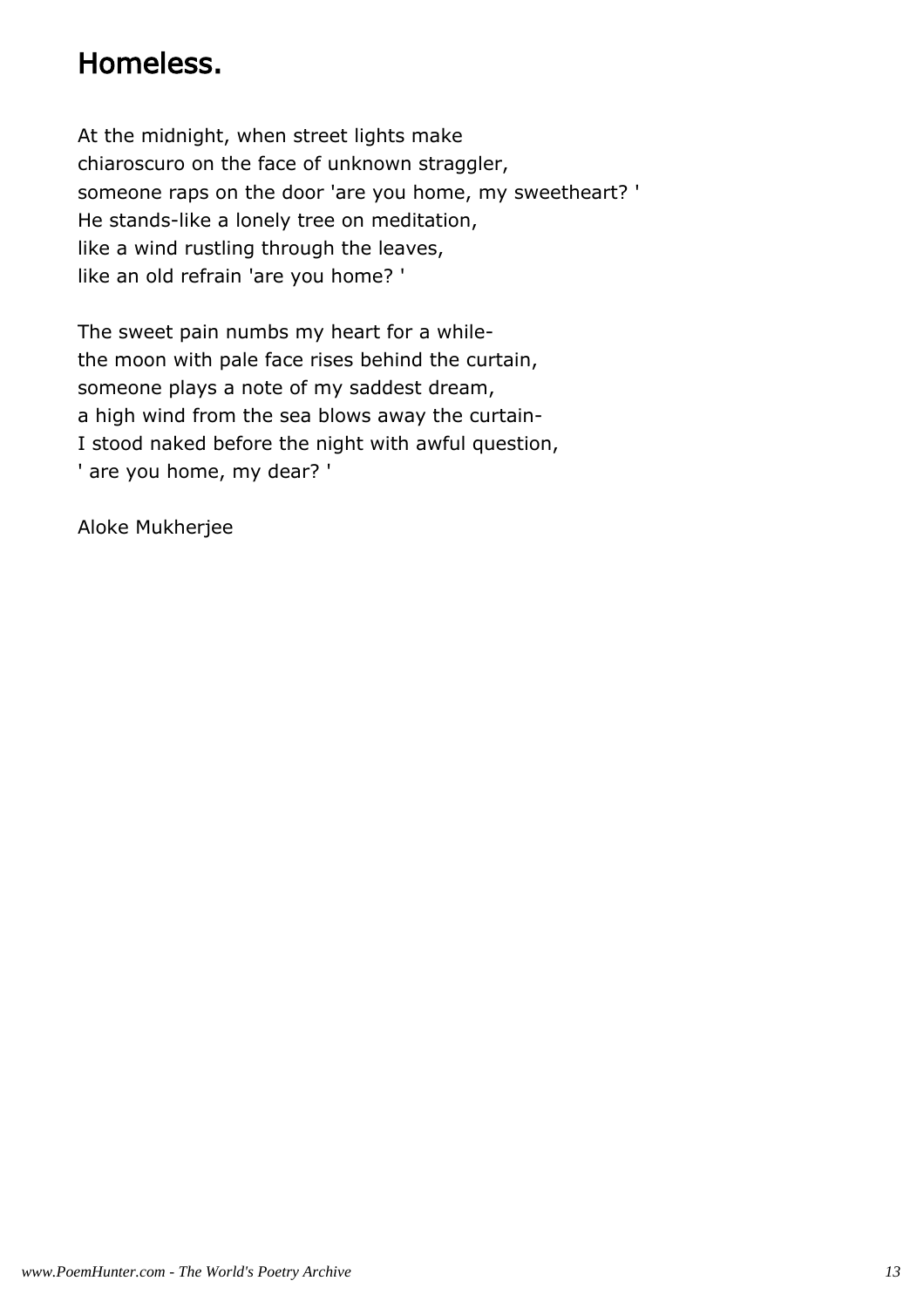## I Rule The Midnight City

I have a chaise-longue beside my window sitting on it, I rule the midnight city.

The stars and the whores, the occasional dogs barking into nights -the pavement dwellers gazing onto the the sky, while they embrace their consorts-the night tiptoes down the stairs.

The faith swerves in the room, shuddering in the hope of a rapea possible penetration and birth of a new life-a paradigm of desire, hope and to be born again into a night of stars which sent the angels of light to touch and see the man on the chair.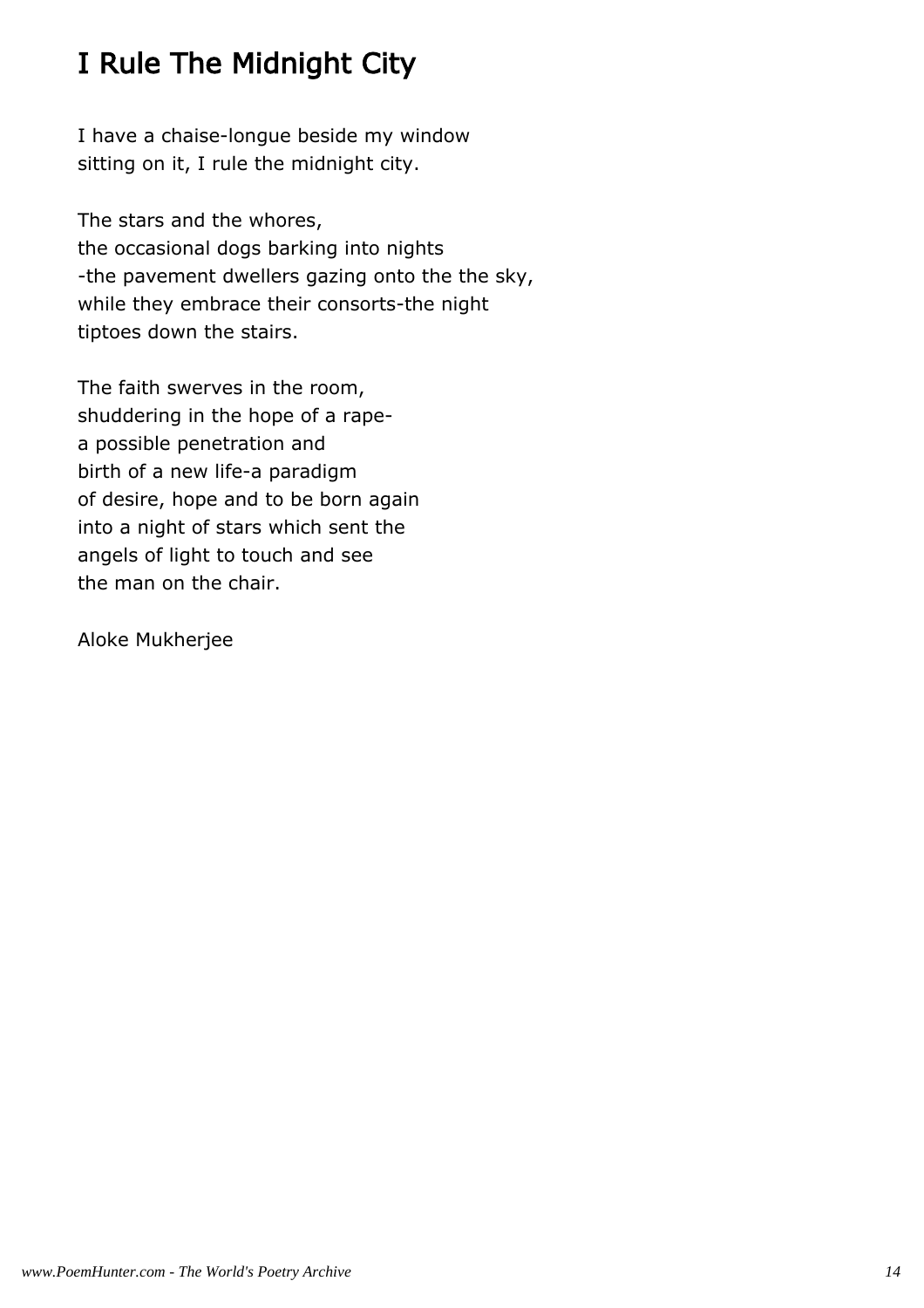## Inferno

I want to burn me, set me up on the pyre Devour me with vengeance, set me up ablaze, The holy fire, burn my legs, my hands which is Grimy with sins of unlove, spill over to my crotch To burn my progeny of lovelessness, come deeper, Lick me with your tongue, let the flames into Cerebellum, delete one thousand gigabyte there.

Save only my two eyes to see the face of laughing Child, to see beautiful hills and dales, to see the Dream to be. Save only my two eyes to shed enough Tears to wash away the dirt, then burn them to ashes To save the roses from inferno, to blush alone on the pyre.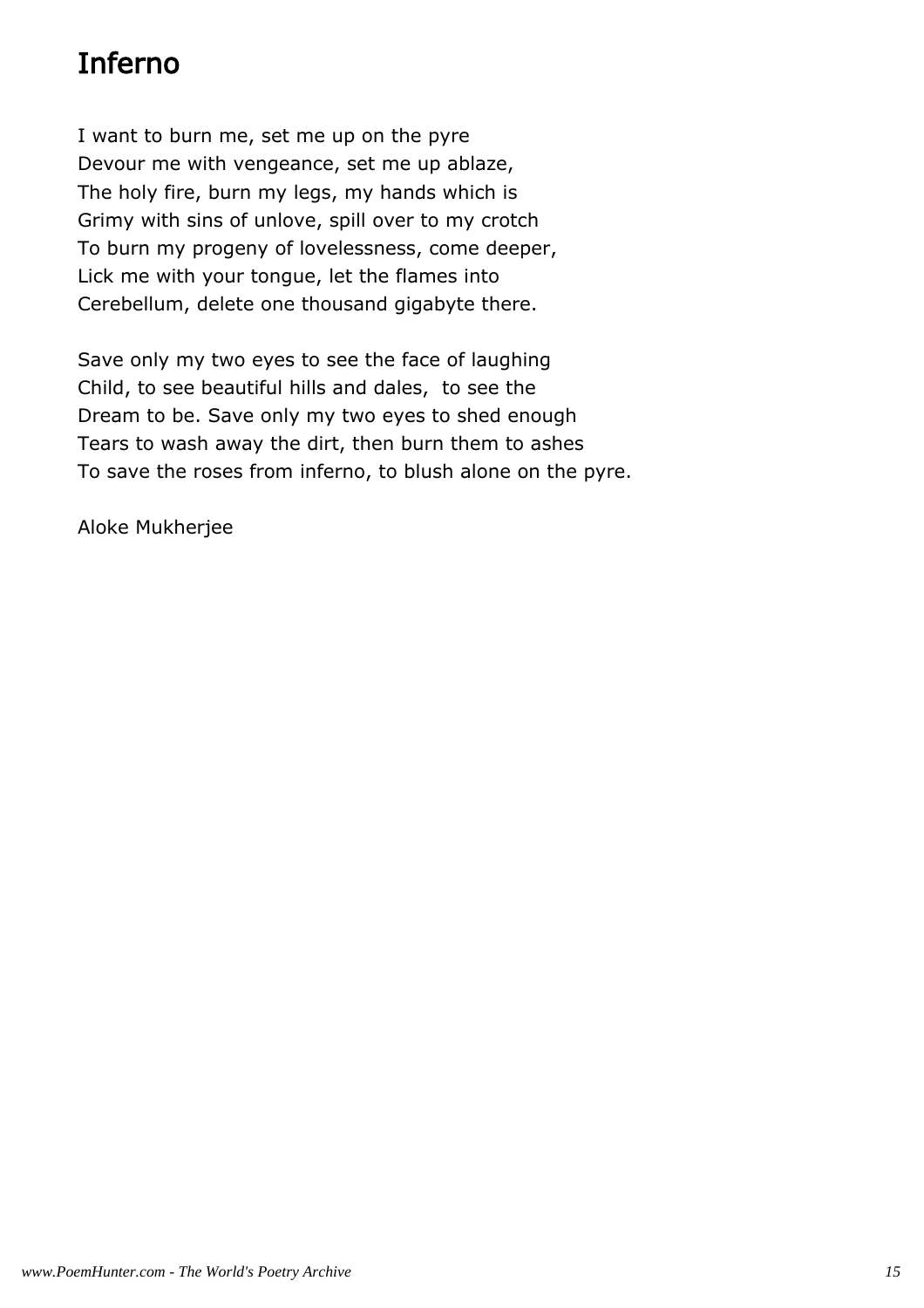#### Is Calcutta Burning?

Is Calcutta burning? The dusts and carbons churning in the Wind? Is spring coming? It is mid march, Shana! Krishnachura still casting shadow in the college square, a lovers' arbor for awhile

The tree blossoms ablaze into a fire. Fire is my bro, my dearest schatzi

The red, crimson, blue- hues are many; my soul likes to be singed,

Die with warmth of knowing I am alive, alive for a day or two, till

The rain quenches my thirst, till the consciousness drip, drip, drip...

Schatzi, is the earth dying? Dying with ruthless lack of warmth,

Cities, towns, metropolises, I caught a whiff of putrid souls-

No harm killing already dead, a city of zombies, of walking shadows.

Far below this crust of illusion, a molten fire rumbling and growling to its Day, fissure to open up, an eye opener too late or a drift of icy death from The north, who knows in spite of the dream in our blood, we have ceased To dream to paint a beauty of our ageless soul, this earth, this construct of

Dream. Lo, the winds caressing this beauty of dusk dressed into a bride of glow Aloke Mukherjee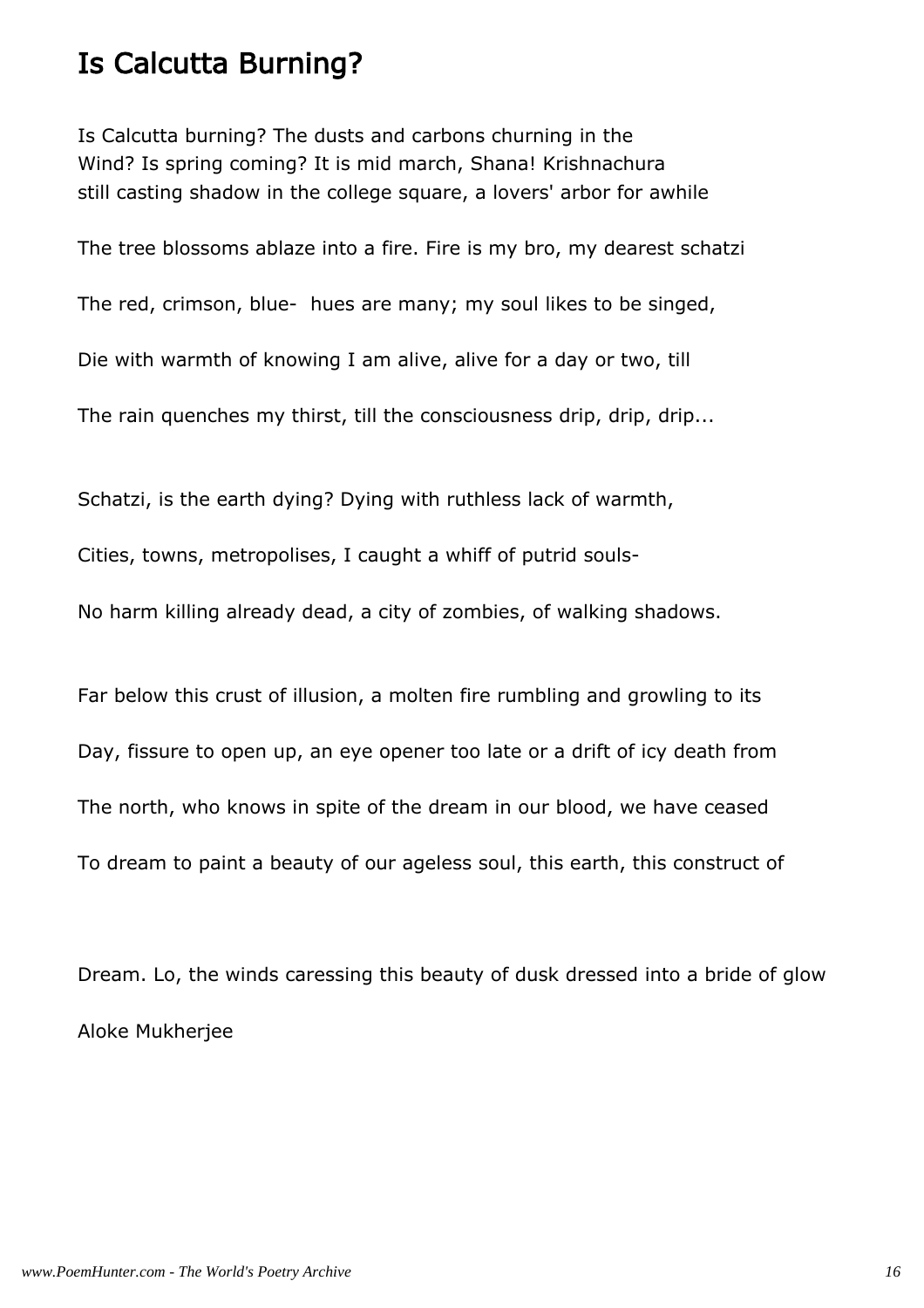#### Kedarnath- A Saga Of A Night

I never lost foothold on the cliff in that night

I clung to the mother-rock breast for life-

I was not a rock-climber though, I was just cliff-hanger. In that black night, the time flowed like molten jet lava- it had been raining since yesterday. Mandakini was rising to touch the starless sky.

Such was the night, the cimmerian shade rumbling in the gorge below, Why I did not loosen my grip and let me fall in the darkness for a oblivion? What does these all mean? A free fall for a thousand feet would have been a bliss! Craving for a few years more! I knew my cells were mutating even at faster rate. My little pro tem home swept away in a vague gesture of a god.

Such is the life in a little niche of the rock, the blizzard swept past me,

the chill biting my bones, I was shaking horribly, the wind-cheater did

not hold any warmth. I tried to remember my old flame, as if sex could drown my pain,

the image of her plump sexy hillocks on the breast, her swaying gait with huge behind could eventually erase this plight but it seemed better to lose me, a man losing him as rocks and boulder, the gale, the incessant rain and nature's violent rage. Till, how many days, I do not know, rough hands with human warmth touch

me again for a newer dream, a blue sky overcast with glimmering molten gold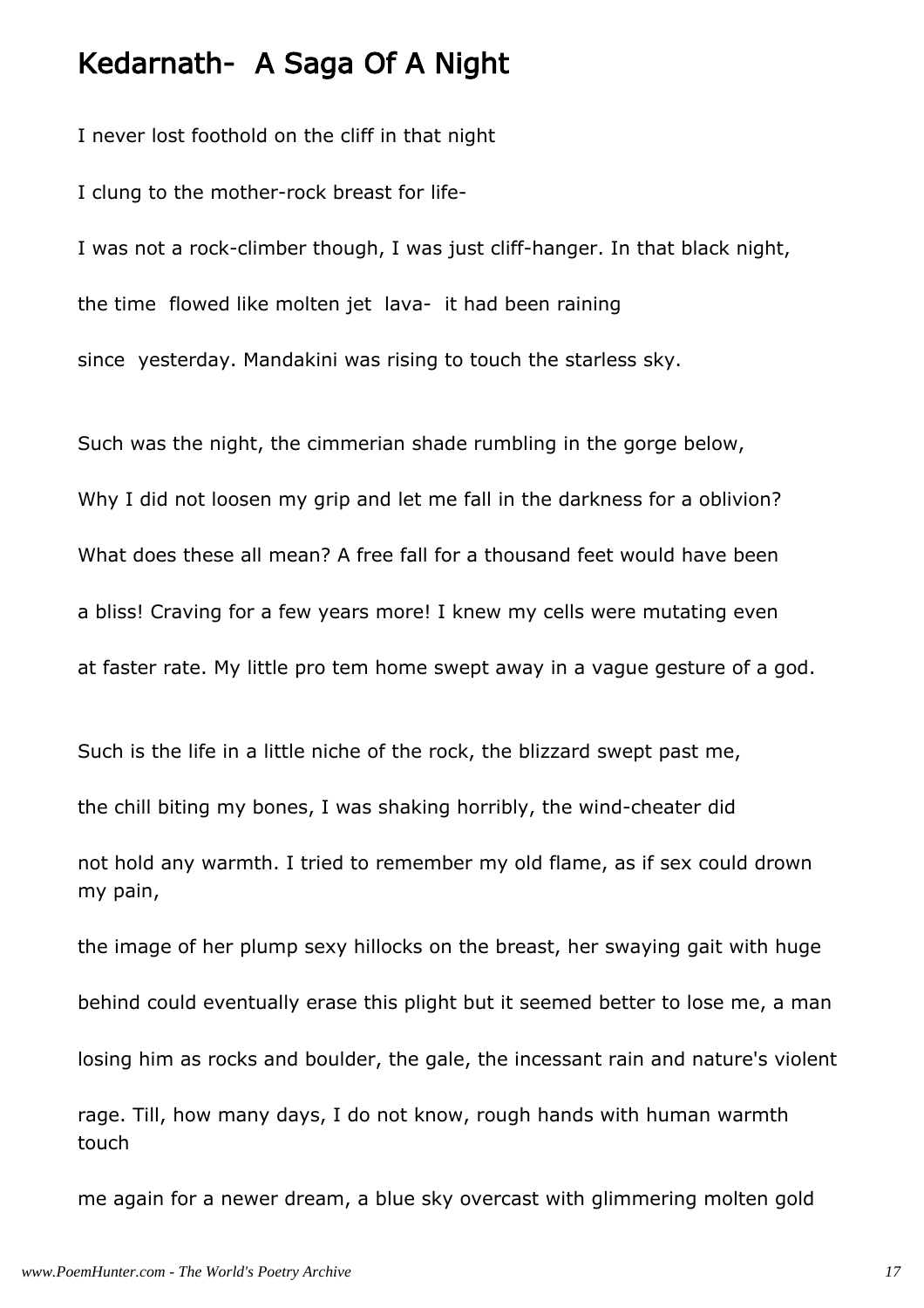for a while.

I never lost foothold on the cliff in that night

I clung to the mother-rock breast for life-

I was not a rock-climber though, I was just cliff-hanger. In that black night, the time flowed like molten jet lava- it had been raining since yesterday. Mandakini was rising to touch the starless sky.

Such was the night, the cimmerian shade rumbling in the gorge below, Why I did not loosen my grip and let me fall in the darkness for a oblivion? What does these all mean? A free fall for a thousand feet would have been a bliss! Craving for a few years more! I knew my cells were mutating even at faster rate. My little pro tem home swept away in a vague gesture of a god.

Such is the life in a little niche of the rock, the blizzard swept past me,

the chill biting my bones, I was shaking horribly, the wind-cheater did

not hold any warmth. I tried to remember my old flame, as if sex could drown my pain,

the image of her plump sexy hillocks on the breast, her swaying gait with huge behind could eventually erase this plight but it seemed better to lose me, a man losing him as rocks and boulder, the gale, the incessant rain and nature's violent rage. Till, how many days, I do not know, rough hands with human warmth touch

me again for a newer dream, a blue sky overcast with glimmering molten gold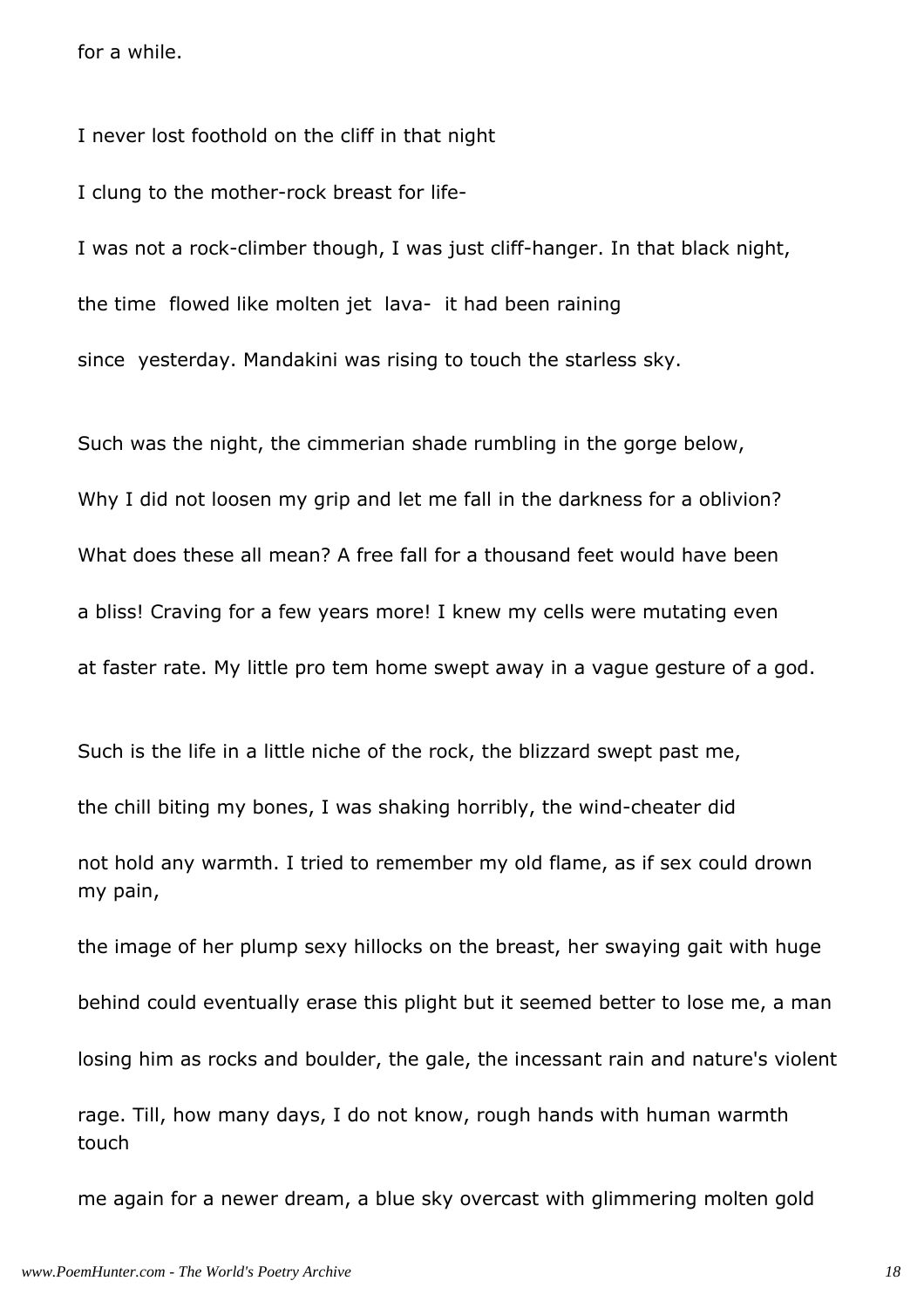for a while.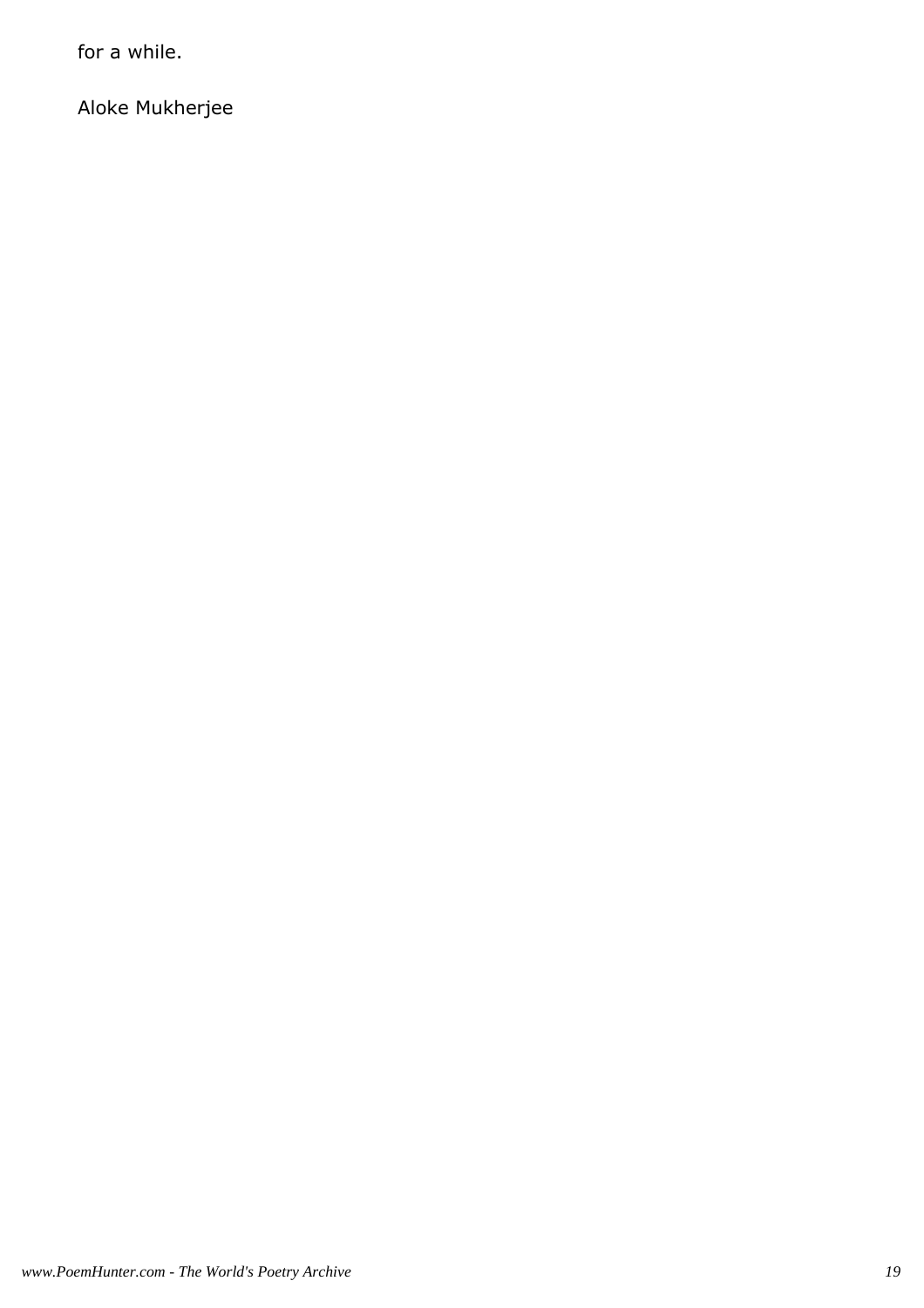## Lachung

Now, Lachung hugging me with warm blanket To spend the night with dreams. Why I come back to this snow-capped peaks? Why the hullabaloo in the dining hall-Why the thrown away beer cans on the snow? Why the people come back here? why I come here again and again?

I have tears in the flask, the desolate evening in the rucksack-I have covered the blue melancholy with jeans.

Degenerated we in living our life-So this yearning for snowy grandeur So this woman in front of me.

Yet this Lachung woman knows what We mean to them-we are lots of money in our wallets- we are glasses of wine scattered around the day, we are the Pollution, we are the people strutting in Emptiness- this mountain knows.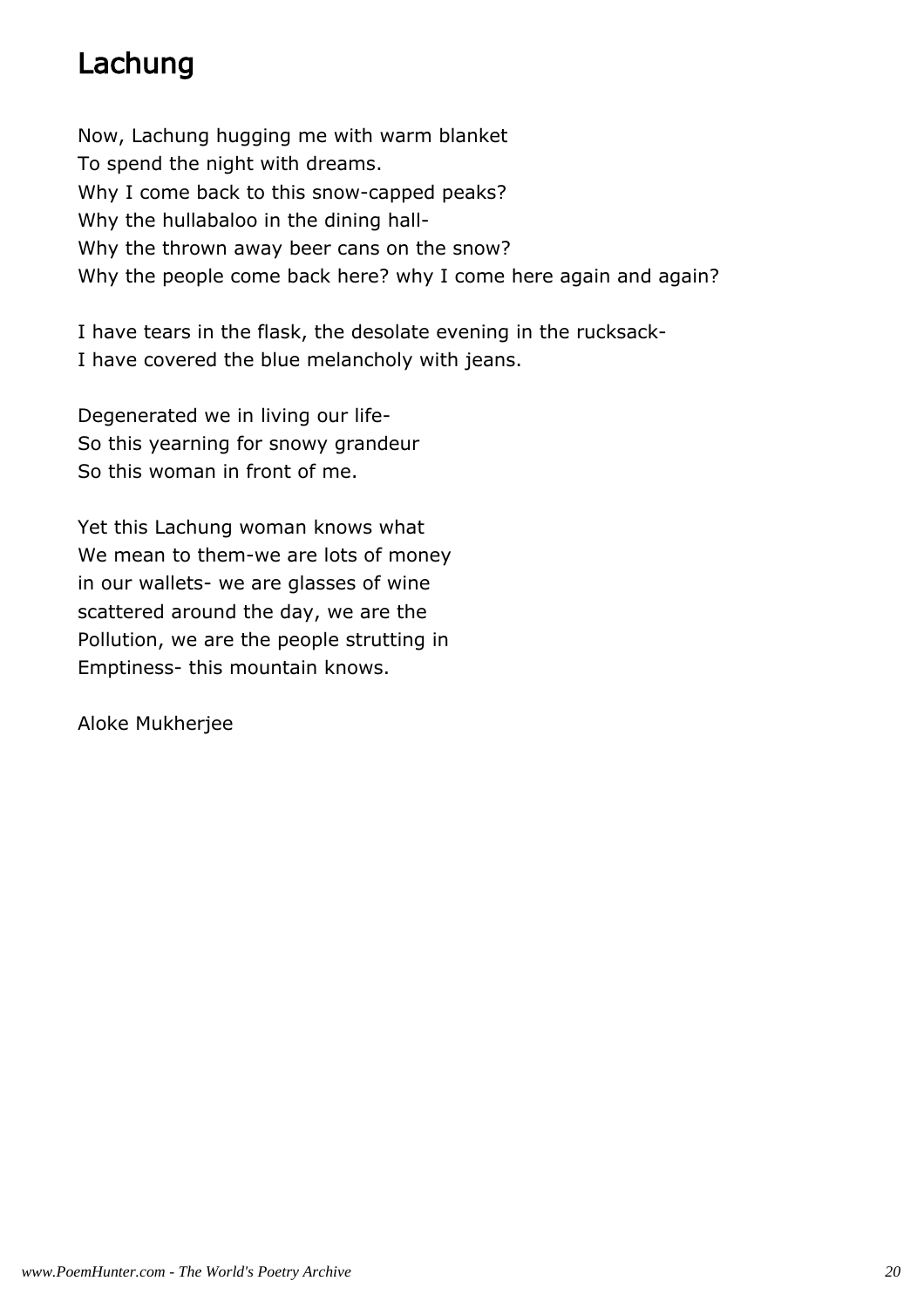## Life For Ever

Heaven is my ex- motherland, my lebensraum

 I built a log-house to live in—to live in an acre of green grass; I love the dell where I built a sunset city, the twilight never dies In the crimson flavor, the beautiful lips half-parted with a hope, Desire quivering with expectation of moments and moments stitched In a wreath of being and not being- -give me only two spoonfuls of

love

 Give me a pinch of love to live with a spoonful of dream in this world Of bare flesh, mucous membrane and this bare existence, Of living forever in a dead soul, what other meaning life can have than Living with two spoonfuls of love and the eyes with glow of another

dimension.

You are, sweet-heart, you are and I did not find heart in my brain.

 Clasp my hand, hug me tight, and let me enter the desire before the night ends.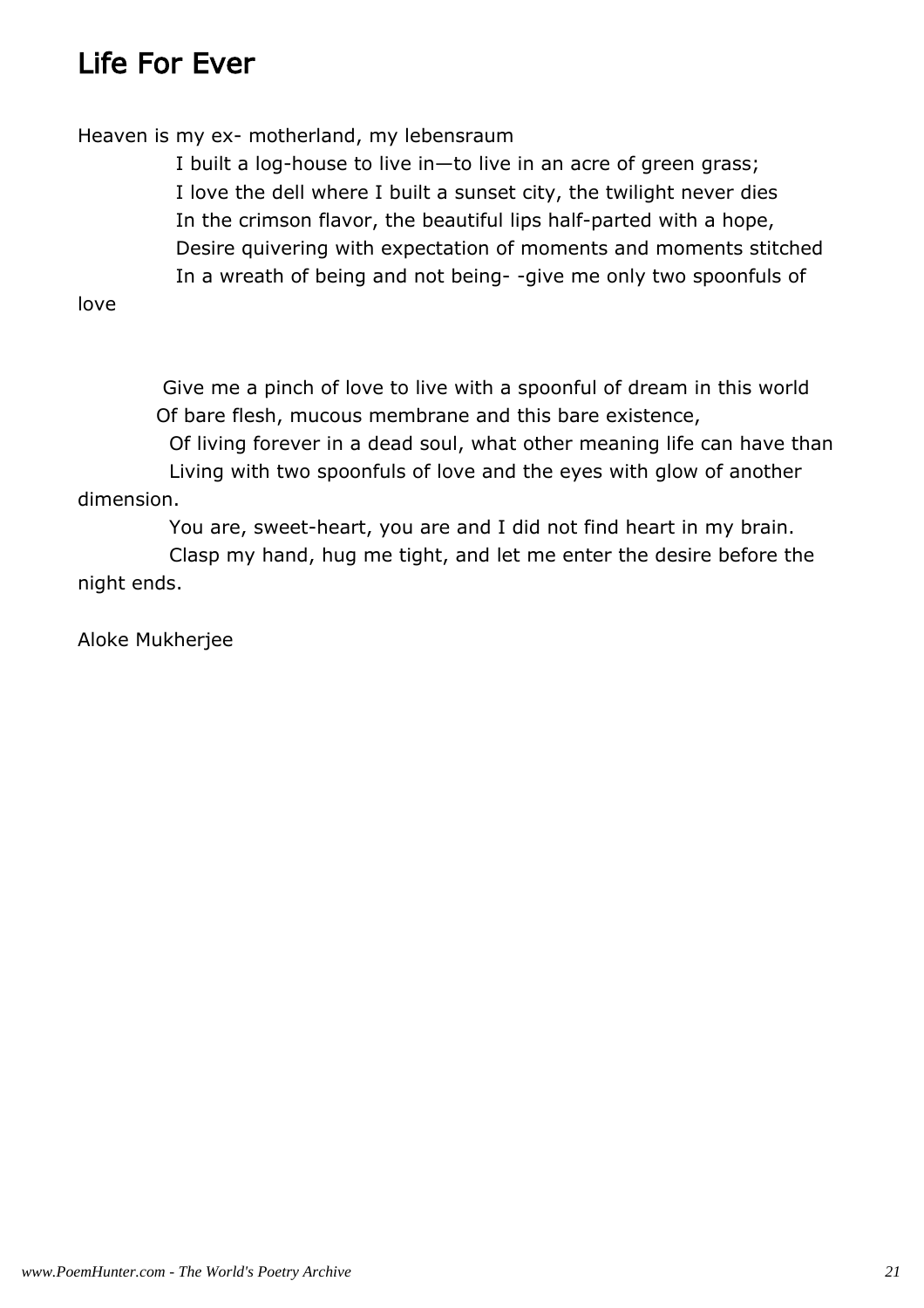#### Love

Love came one day at my door just before night fall, darkness biding its time, Sweetheart, you were not there, but whiff of you were floating in the air, your tresses touching me with infinite care, light was still there One man waited for beauty behind the curtain, he awaited ages- -

So love came to my door in hushed footsteps, sometimes like snakes. It would bite, it poured poison which never left your blood. Traces of it remains till you die or to the next, who Knows.

Who knows I kept the love with a shriveled rose-bud in my closet, I kept it in my left ventricle, I kept it in my synapses like a perpetual dream or reality, what else can perpetuate

I knew you were coming, I heard you in the rustle of the leaves as wind blew through the trees and undergrowth, in the putter-patter of rain on the dirt road behind my cottage, You were coming all along. but you never came. My butterflies are afraid of death and dead. The two hands of prayer in wreath of time, praying for pleasure, of sex and just living in puzzling time but the sweet odor of love persists, an impalpable angel hovering between the life and aftermath.

The beautiful lips quivering with expectation, a space between, love and unlove, in the middle of desire, hopes dancing a waltz, are you ready?

Love came one day at my door just before night fall, darkness biding its time, Sweetheart, you were not there, but whiff of you were floating in the air, your tresses touching me with infinite care, light was still there One man waited for beauty behind the curtain, he awaited ages- -

So love came to my door in hushed footsteps, sometimes like snakes. It would bite, it poured poison which never left your blood. Traces of it remains till you die or to the next, who Knows.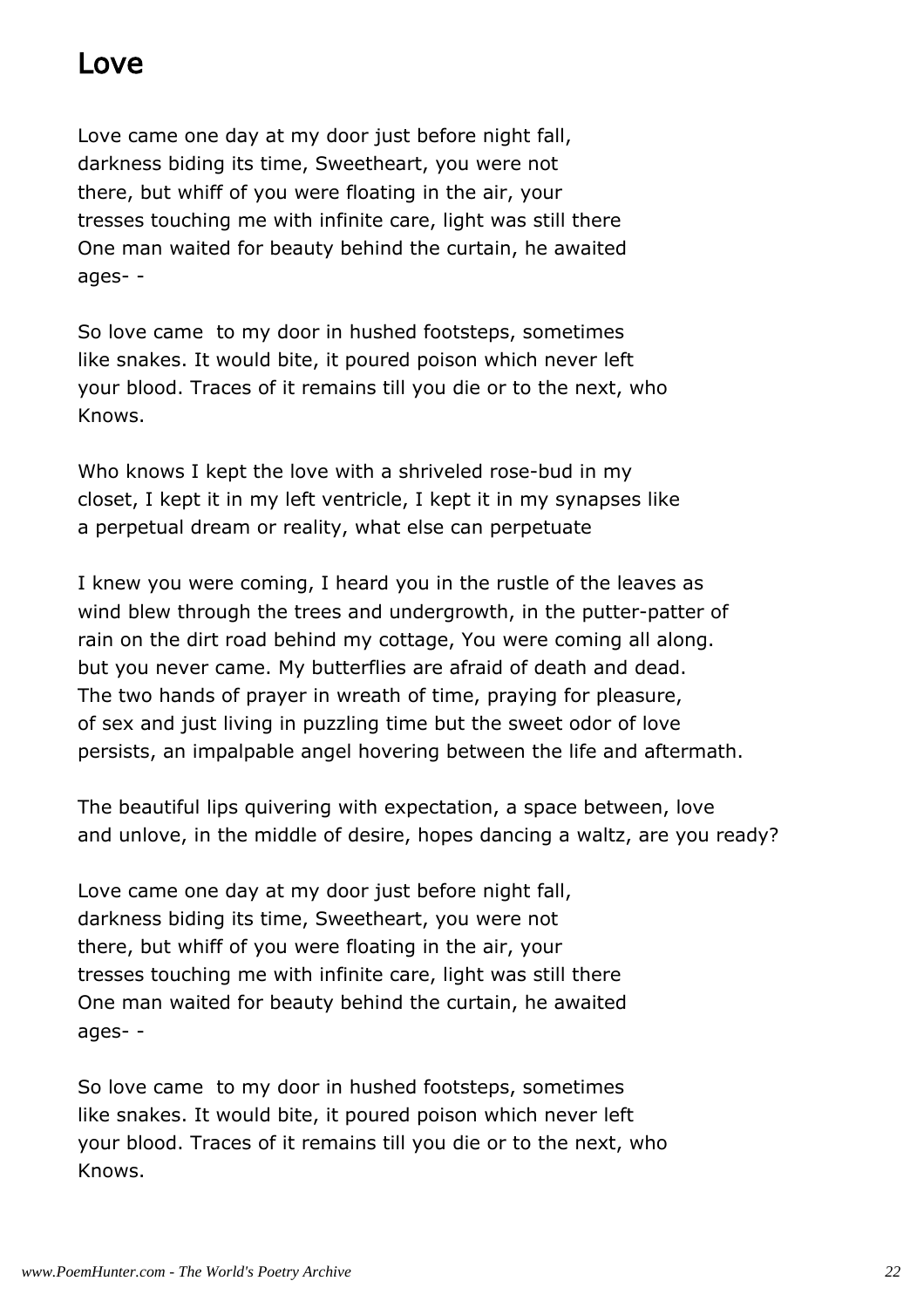Who knows I kept the love with a shriveled rose-bud in my closet, I kept it in my left ventricle, I kept it in my synapses like a perpetual dream or reality, what else can perpetuate

I knew you were coming, I heard you in the rustle of the leaves as wind blew through the trees and undergrowth, in the putter-patter of rain on the dirt road behind my cottage, You were coming all along. but you never came. My butterflies are afraid of death and dead.

The two hands of prayer in wreath of time, praying for pleasure, of sex and just living in puzzling time but the sweet odor of love persists, an impalpable angel hovering between the life and aftermath.

The beautiful lips quivering with expectation, a space between, love and unlove, in the middle of desire, hopes dancing a waltz, are you ready?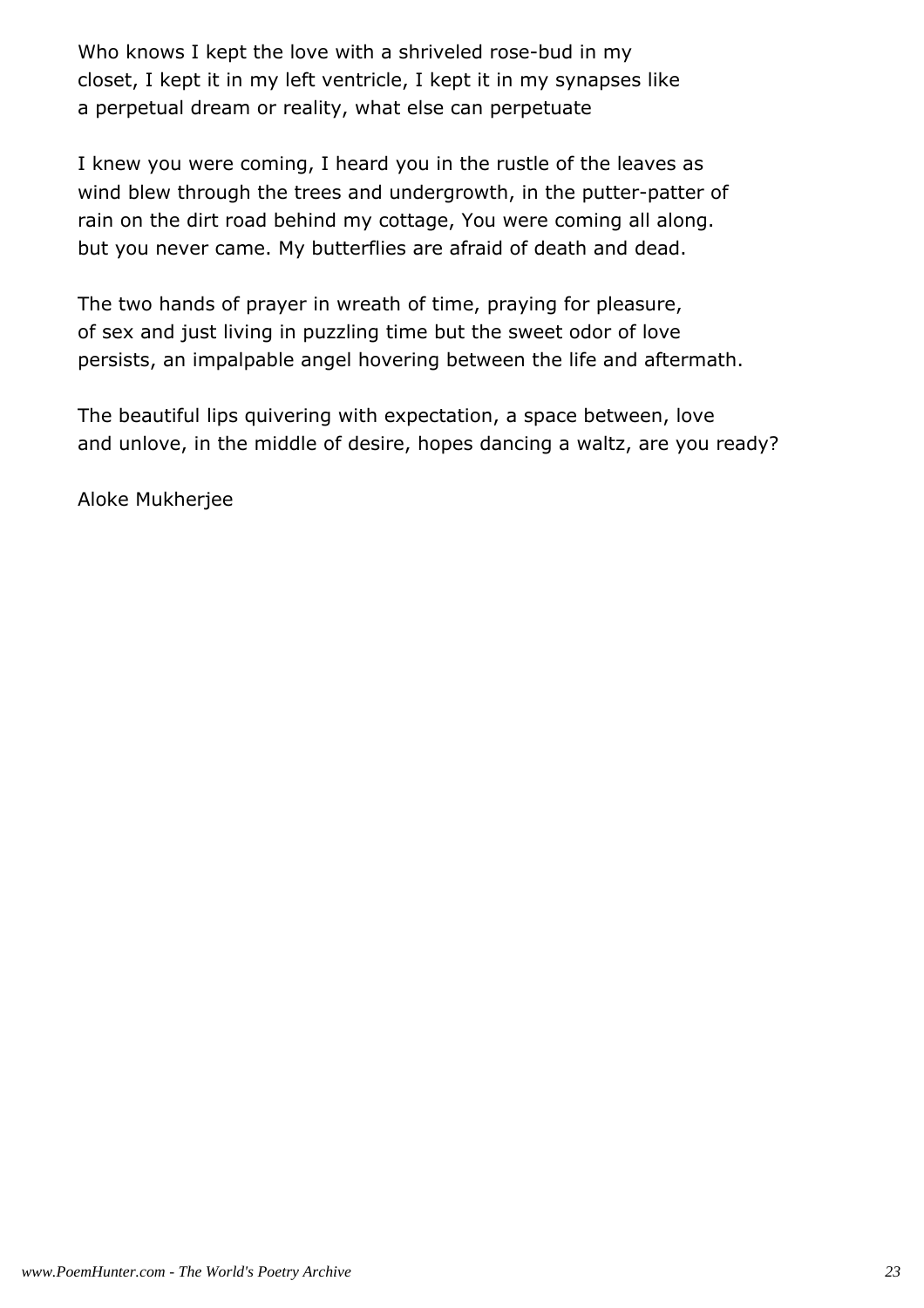## My Days

My days tiptoed down the lonesome path of trail you left in the hours of dusk, the twang of the faraway guitar stopped a sudden, the tryst with you was fixed by the sorrow, you smiled, like an empress.

I painted you, drew a love, an image thrown over the time. You were there with lonesome days, feverish nights, sat on lush soil, the night before you were with me in a coffee shop. I was talking, meditating, dreaming with a poison in my blood.

A curious god came to my house and the bell is ringing For whom the bell tolls? For whom the bell tolls? The God is tired, he sang a song, God is dead on his feet. Still he danced, spinning on his feet with a rhythm foretelling future of numerous souls- they're seeking a nice niche to lie.

The god is wailing under a greenwood tree, liars who are shouting in the parliaments did not see this God, a God forlorn, a God whispering infinite tale, a God bleeding for little fragile Man but you and me in the coffee shop, on the lush green, on a paradise lost for ever had the quick look of a dying God- for whom the bell tolls? For whom?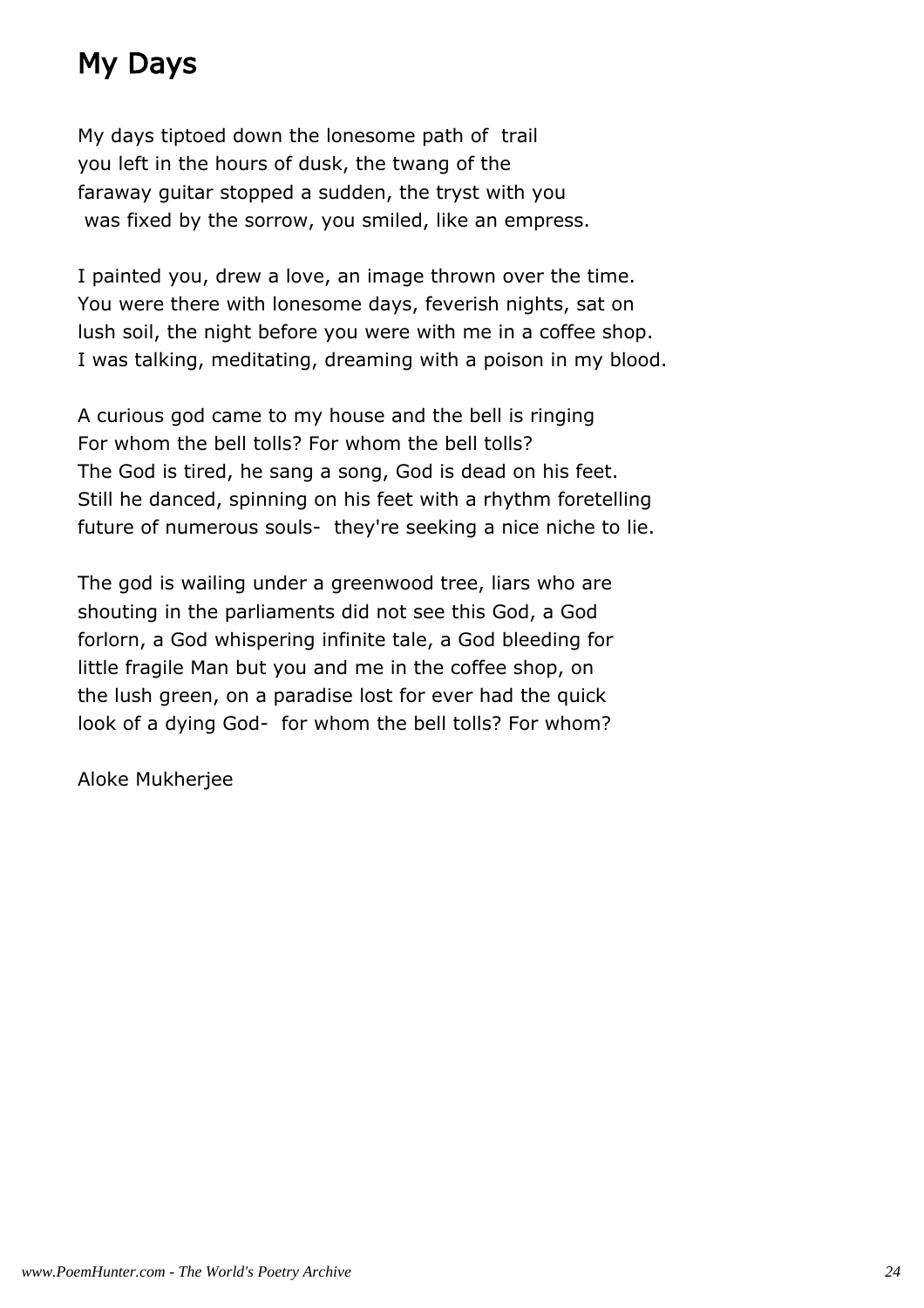## On Death Of A Friend

I saw your face, somewhere it was rainingbeneath your brow, your eyes floated like lily on the placid water, on the shore your house embraced you like a dear forgotten song with a refrain of forsaken love, nearby stood the plush but elegant Palm tree but you were apart from the life you lived. You were, dear friend, you turned away from the light of your cozy room to the cloud above with your baritone- sang a song of mindful soul, you sang a song for thousand years- millennium to come.

you loved the life with your arms, genitals, mind and soul so the heartbreak, let down by love but love blossomed in spite of the jilt, in spite of the gloom, in spite of thousand storm caged inside the body- you assured me the green leaves, the white lilies, the red roses would abound in my garden with a marble pedestal on which an incredible, indelible dream of a life desired for a while; for moments we live, for moments we die a false continuity numbs our frontal lobe with slithering touch. You smiled significantly to tie a knot with death!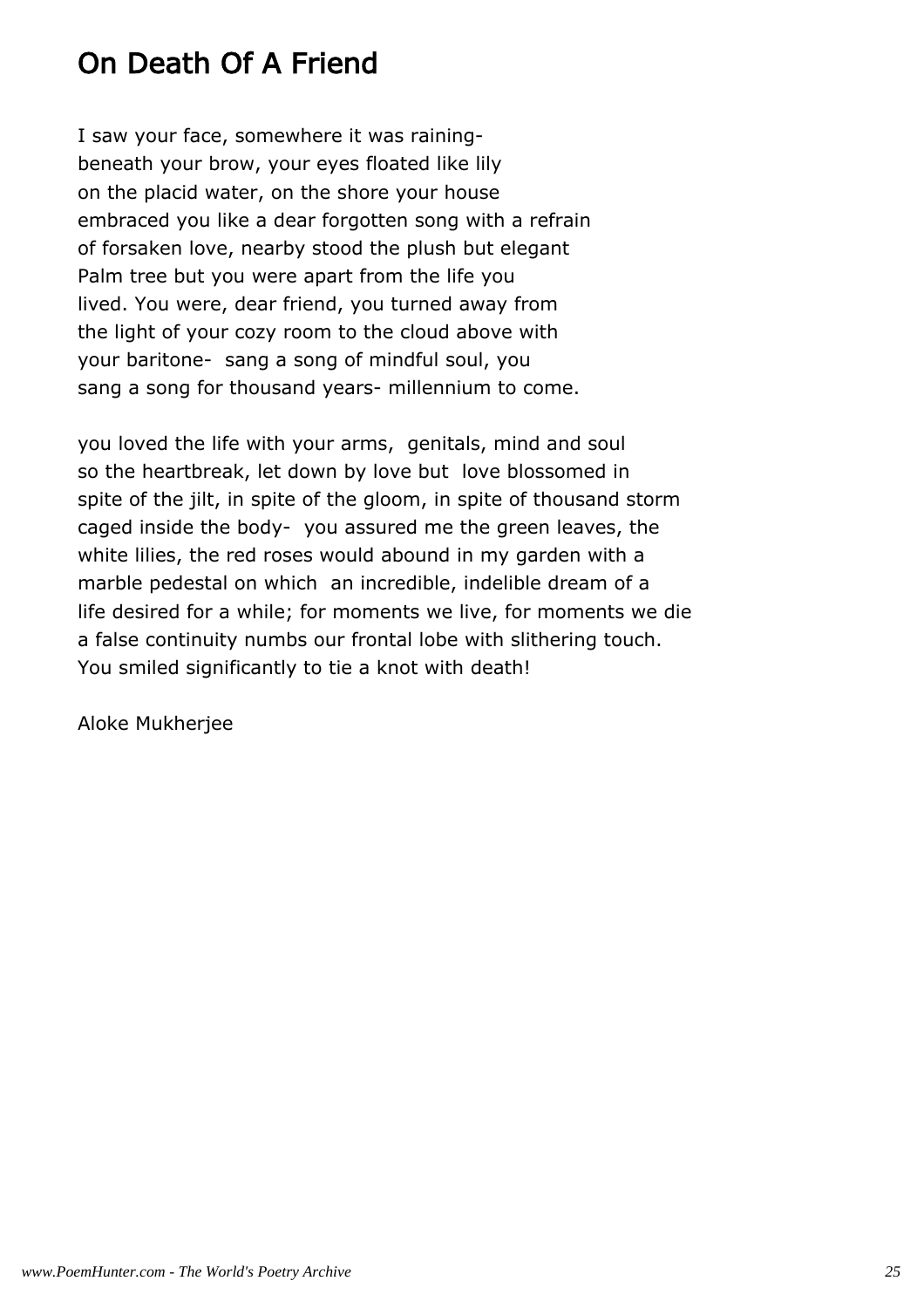#### On The Rooftop

The day is overhung with cloud,

A curious dream alights on the rooftop.

On the verandah, I am drinking A book of poems-it is a good day for drinking a slow world.

Inside my brain, a line of song returns -of Tagore, ' still you remember me'. In this fall-leaves in pattern floats down on the naked ground- a couple sits on a bench.

They are as old as eternity-Love froze them three million years ago. On other side of the park lit-up window shows a magic.

In the melody of Malkosh from sitar played by the the great maestro behind the clouds, I am drowned-it make me an actuality sans flesh and bones, sans intellect and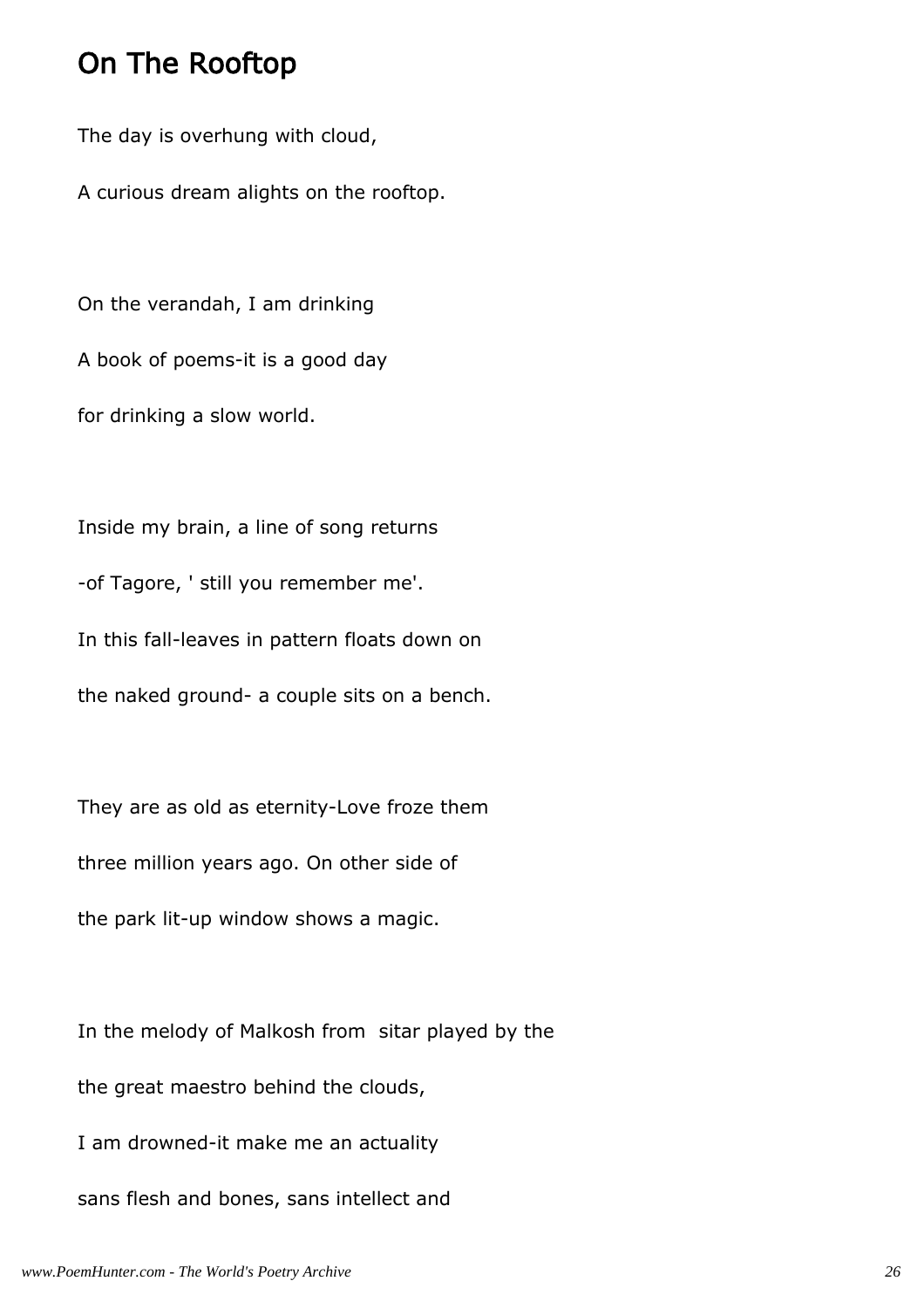language; I threw my heart on the pavement

it leaps onto the sky like a moon so beautiful

that words fail........

What is it? you are no longer to answer me.

In the melody of sitar I drowned my self-

It made me only an existence,

sans flesh and bones, sans intellect and language.

I threw my heart on the pavement,

it leaps to the sky like a moon so beautiful

that words fail-what is it?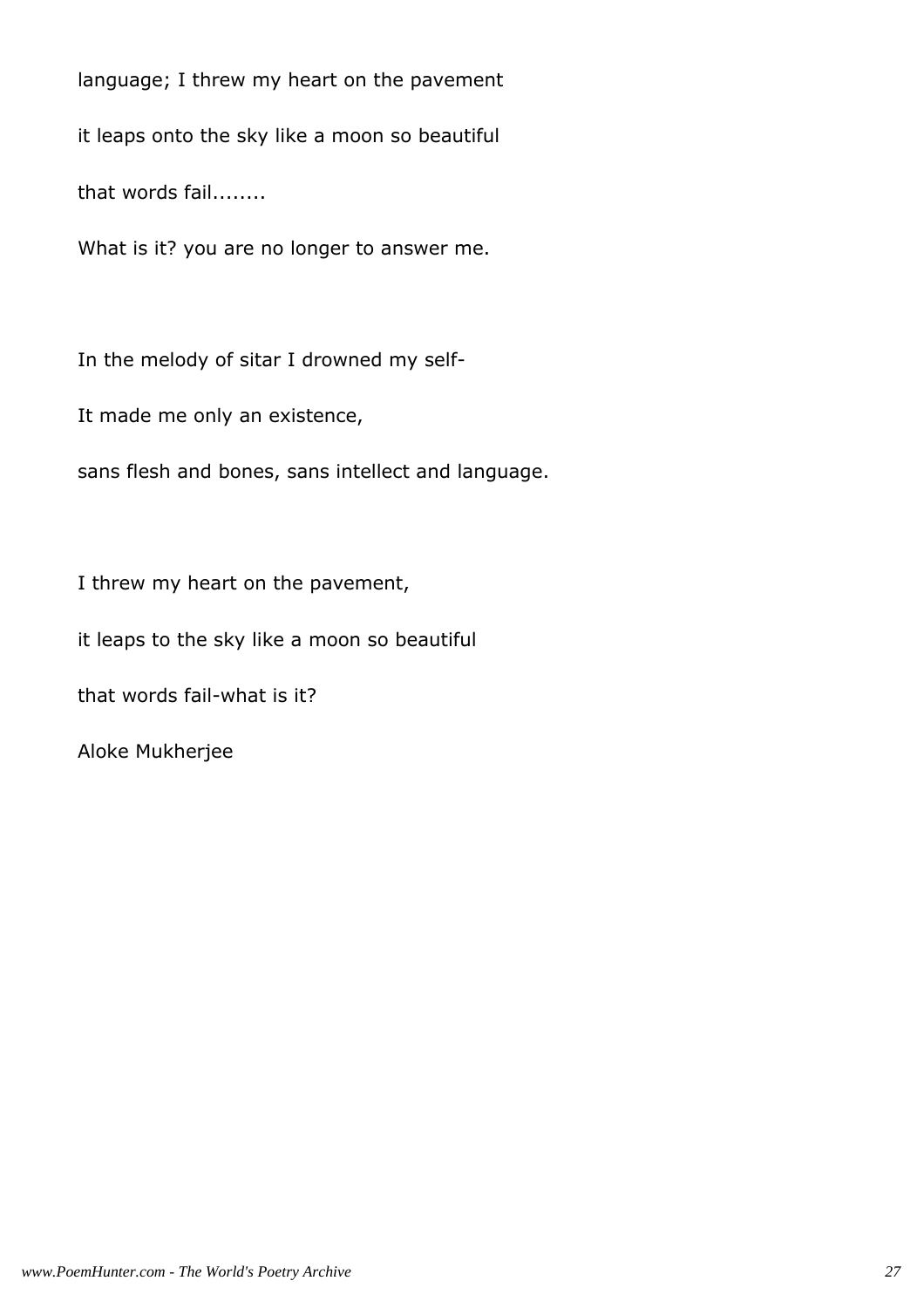## One Night Stand

It is time now to tie the hands of beauty and throw her over to immortal kisser like the black hole in the arena, it will gulp her down the entrails. You see the flowers are exploding in teeming colors in my little garden, some are vibrant, some are sad but beauty exploring a thousand ways to stop at heart. You know I had a fling for her slim waist, her swinging gait but what it is? Is it bones, flesh, mucous membrane and skinny pigments? I cannot touch her.

I cannot lay hand on you in spite of testosterone flowing in my blood, you are seagull floating on the blue, Ole buttermilk sky, the music composed in my DNA or ever fleeting dream of being.

Stop by the lakeside, stop to see the reflection in the moonbeam, It is time to throw her over to immortal kisser before you ceases to be.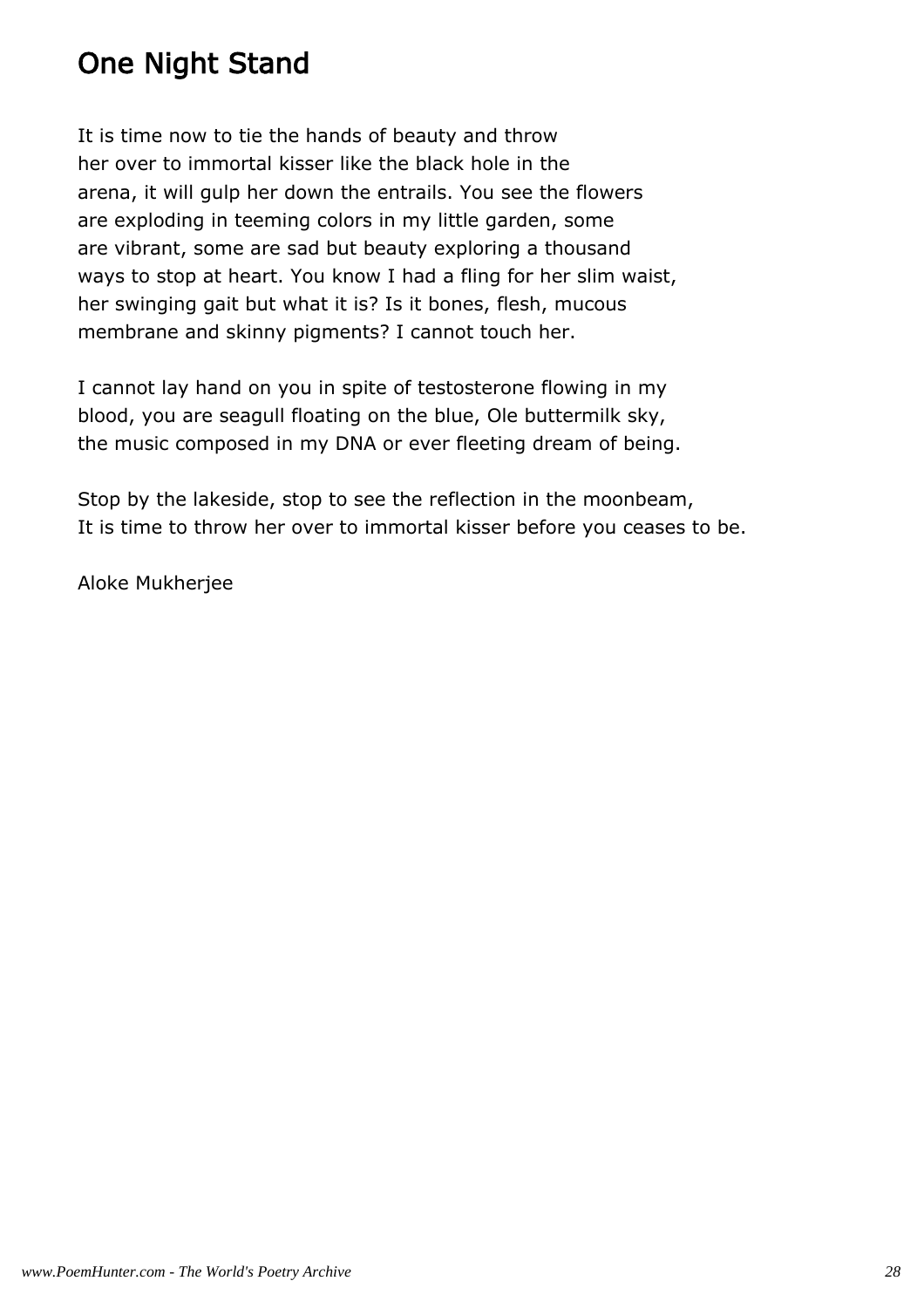## Seeking Through A Pane

Sometime I seek him in the sea calm as in a Lagoon. Sometime find him on the rocks, Sometime in the cold wind gripping me in the fall.

In the rain, we can not see Through the sheet, someone told us - See and hear what we don't tell him For stepping ahead in the fog Stuck to the big trees.

Stay, where you are You are not born to set it right You will only gather fruits of Your instincts and the rest Of life is an inanity as they drift Through feckless infinity.

Sometime I sought him in the sea, Sometime on the rocks Sometime in the wind blowing from here to eternity.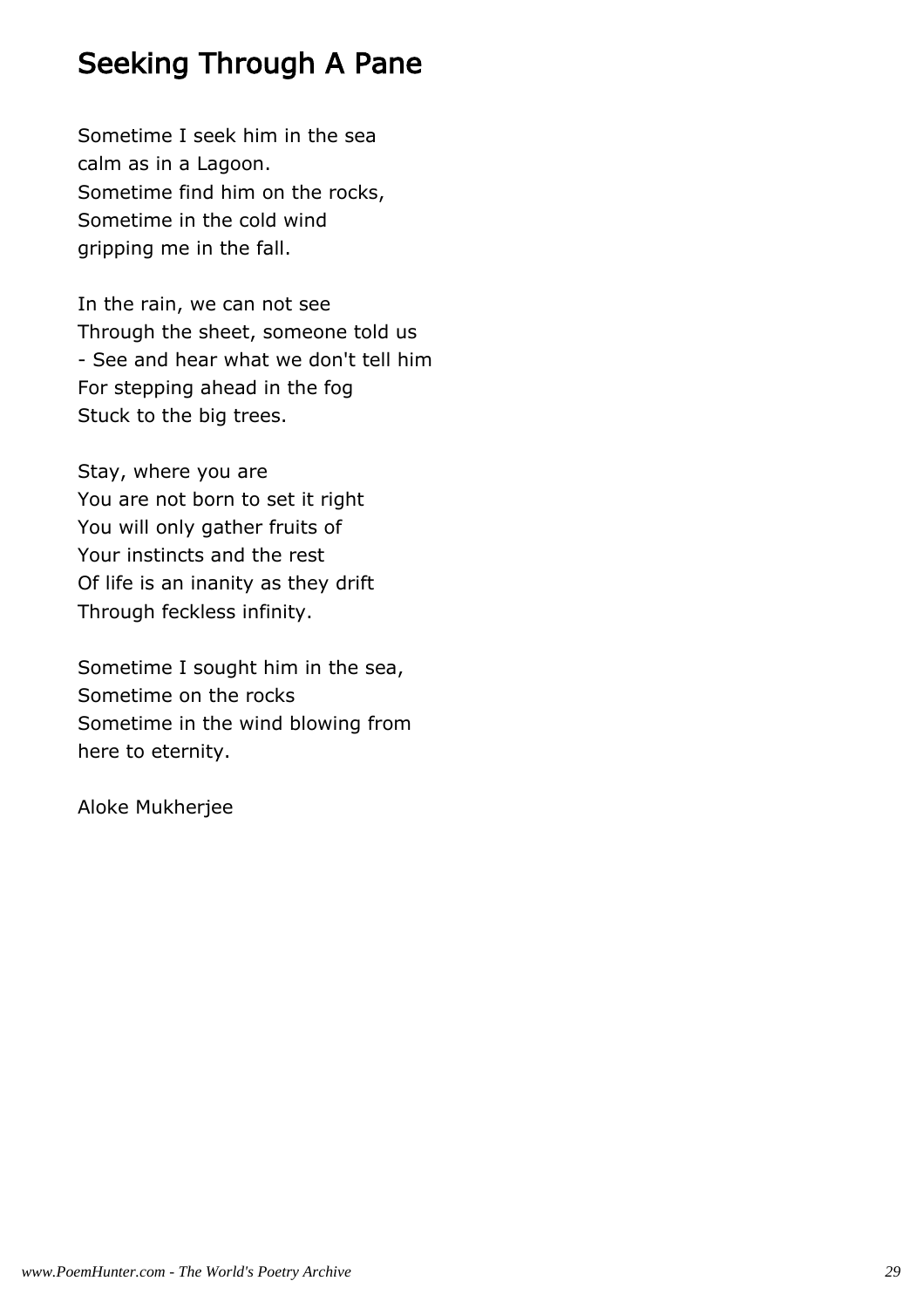#### Sin Of My Loin

Oh! sin, today you've touched me On the sandy dunes of the beach, You have caressed me with your purple lips-A foreplay to a song long forgotten.

Stay tonight- in the breeze from the island, In fragrance of falling petals of time to be.

Tonight, I will cross the sea with your torso on my shoulder. I shall touch the eyes of god with you rushing in my blood, blue with desire.

Blind is the night, touch me with soft seductive touch-

Stay for tonight in the rain, sleep with me till the sunlight bathes you in the purple desire, the earth oozing a fecund scent, behind the bush a snake is mad, it raises its head to strike, I will open my soul to the sky today.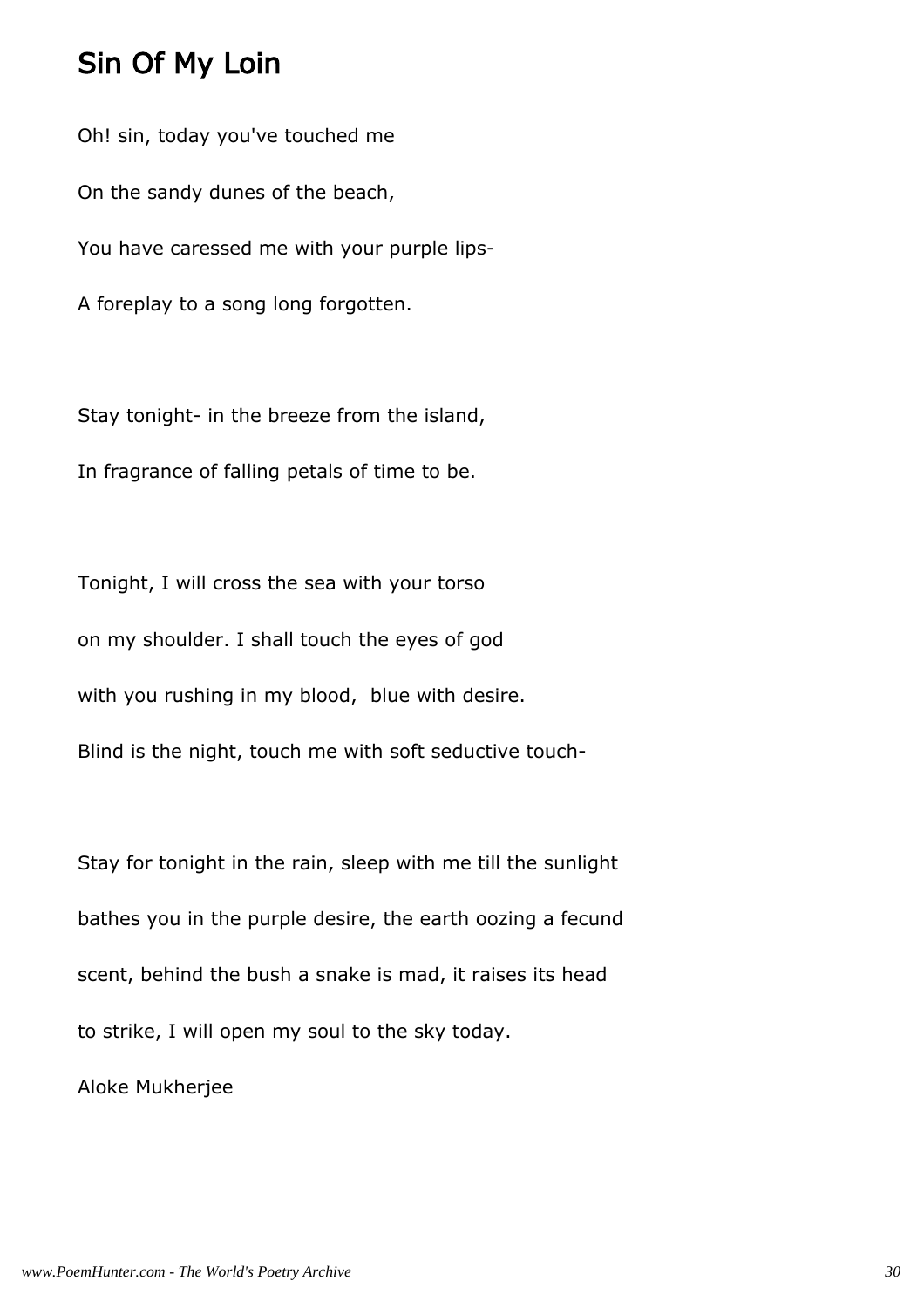## Stay With Me

I sniffed along the green grass to have whiff of life- in this time of the year dew drops flash on the blades for a few moments more, stay with me baby till the day is old, til the time is ripe enough to be fraught with a soul making love with you hundred times more.

Forget me not baby even you love a guy more when days are long, you wouldn't like to dance or sing, when night is like your faded jeans, Wear sari for a change, crimson red of setting sun, a wind sighing behind the screen. I loved a mirage, baby, who is not any more. Distance kept it alive, darling, till you enter my soul.

I step along the path of metropolis to have a flash of the big game, instead I have a déjà vu simmering on the road. I hate you till you hate me to regain the paradise lost.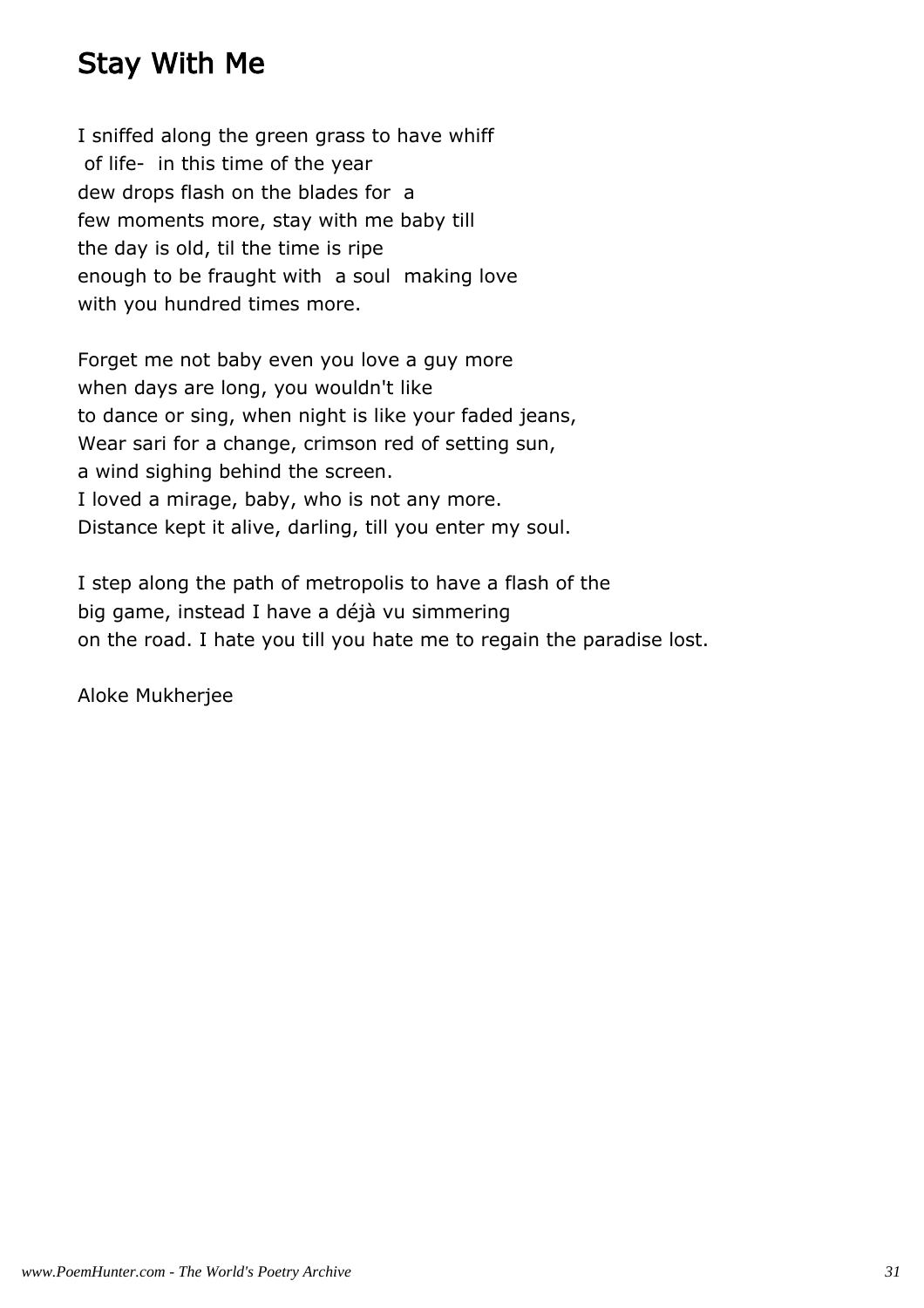## Storm

She had unswerving love in her enchanting eyes, I could not face her, lest some some malady of hesitation come out and shows the hurt in the heart.

Rather, let her live in my affectionate vision, like a peacock dancing around the time So that the forest in years to come see her, Thirst of dream dies a natural death in the Burning embers- a passion try to outlive our time.

We live in a world painted by a Van Gogh of our time a world upside down with unnatural color- on an Island Surrounded by an eternal sea of wish- undulating to reach to bridge the chasm- - a darkness come to prevail over lovely face of you I drew on this land never to be, eyes with a glimmer of the Other world- a cryptic message sent over time space without time.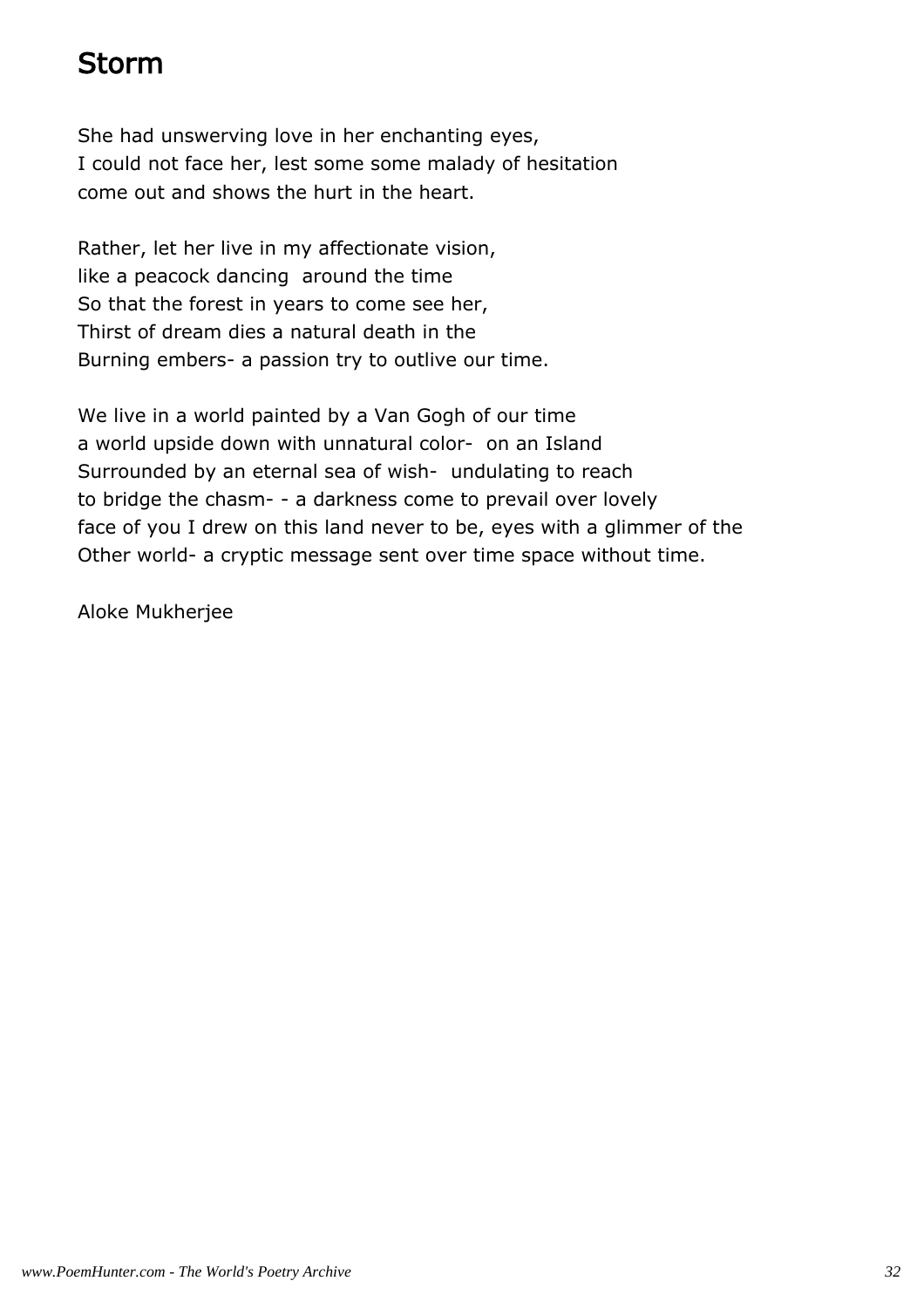## The Sorrow Fixed The Day.

The sorrow fixed the day, we met beneath sal and Palash In the winding lane to the hilltop. I smiled like a king-hi babe, where is the way to the top, top of the world!

I swam across the lake of her blue eyes-I climbed the darkest path under the age-old mossy boughs of pine, And the grief fixed the day as the stars peeked trough the slits of the clouds.

I heard as the hours struck- the waves black with the sadness leaped to kiss the dream, Death is a way of parting or parting of the ways.

we had a tryst on the distant hilltop to find out the meaning of it all-why a painting still hangs.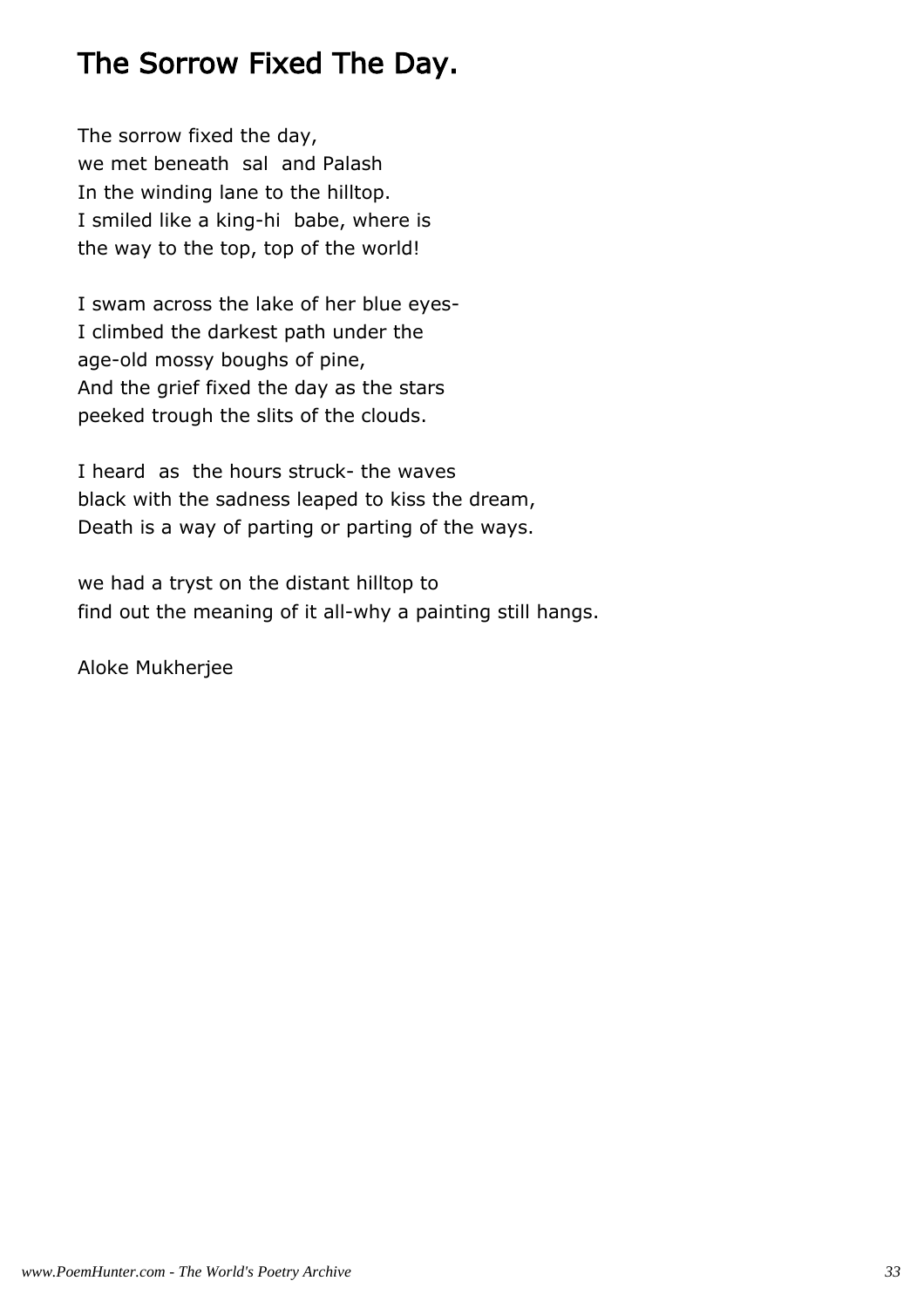#### The Train On The Track.

I live in third world, may be second, I dunno. Some savant sitting in his university-office, big Ole daddy, divided earthly crust between ourselves.

I am one of the teeming millions, jostling in the over-crowded trains, people hanging on the door-handle. The train rolls on keeping us alive, we move to and fro just to survive.I wish I could derail the train to see what happens to my soul in the cold night-train carrying souls in limbo.

In the fall, the fields are bare, nothing grows Let us come deeper, in the entrails of life, burning with hunger, with naked body, hands thrown up in prayer. Do you smell the scent of soil? sweetened with body's sudor-budding life for the next summer, so I sow the poetry on the lonely fields.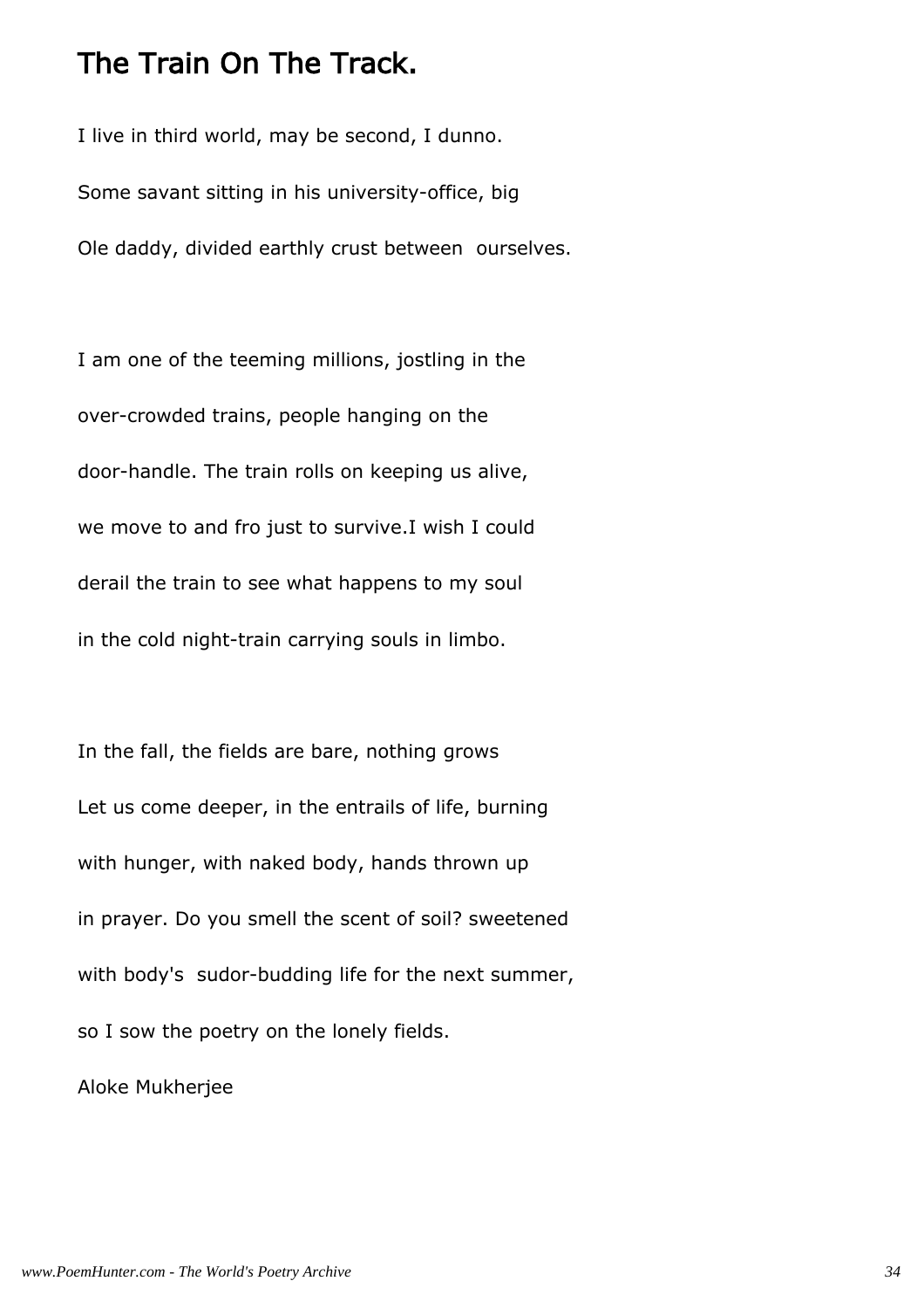### Wind Was High

Wind was high—your face tilted up It gave your hair a lift, disarming, Drowsy—gradual and deep I love a gale, a lively girl Swooping on me. I cast glance To your face, a nameless pang Gripping my heart, I might have the Seizure, I loved this seizure often.

I entered the hut lit almost,

May be half-lit, you came shuffling

Along, a false reality, a bride. In the twilight.

Forgive me, I love the wreckage aftermath!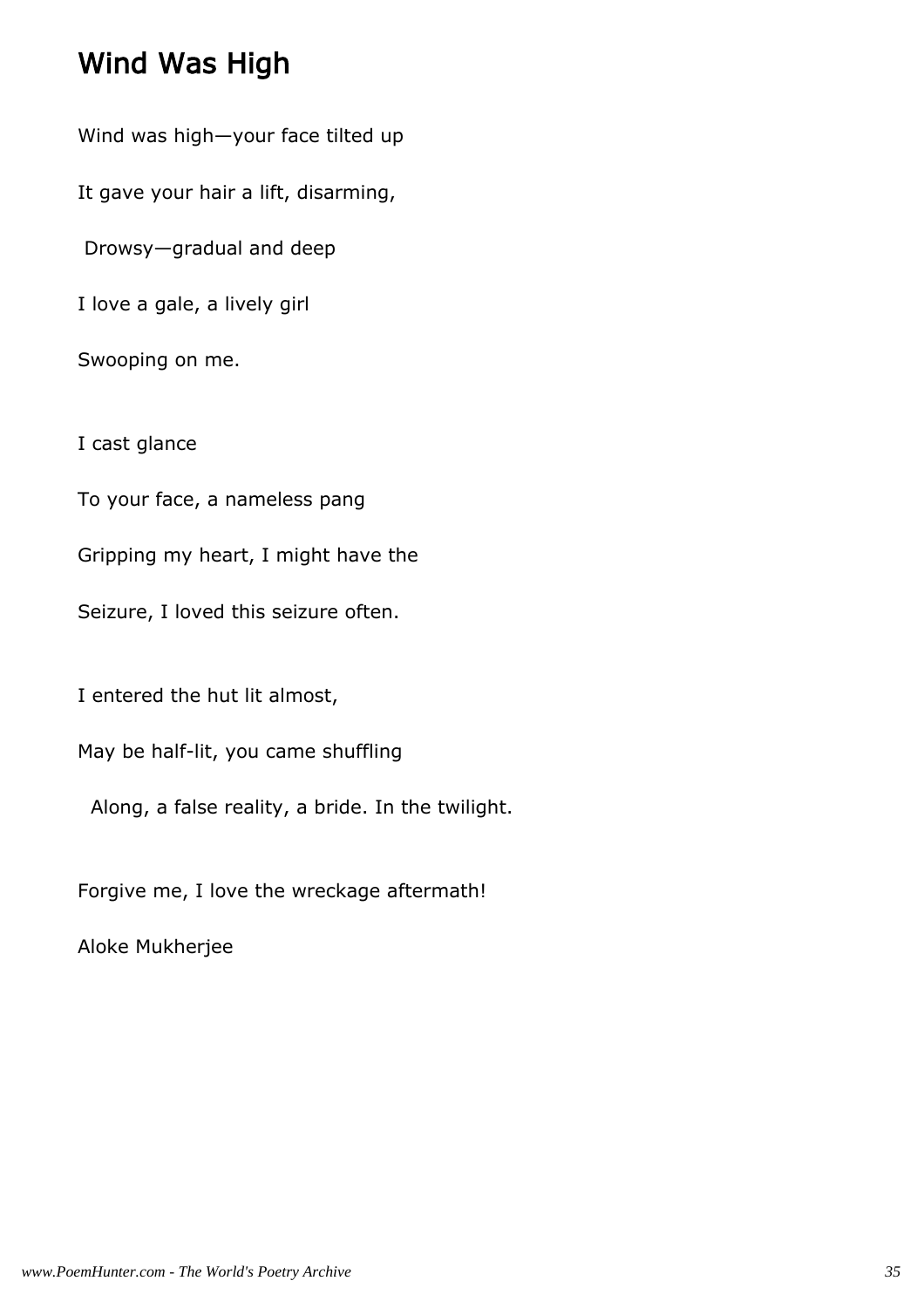## Woods

Found downtown, in midday traffic, hushed woodsa lonely island of solitude, of Julia Diaz, it was not spring. She was fated to love a chimera of faith, of beauty, flower blossoming in a desert, moirai laughed for all the time even when night closed on, somebody cried madly in the whorehouse. She hanged herself each day from an electric fan, she loved.

she loved more than anyone else- she loved love for her love, stay for a while in this downtown lane, touch her body still warm with love, lights played an age-old game of chiaroscuro, of here and eternity, the girl laughing and crying, she hiccuped and coughed-up blood running in her arteries and veins, perhaps signifying she lived in vain. I found downtown, Julia Diaz, swinging from felicity to pain, as night ends.

It was the world of Julia Diaz, woven in dream and delight, soulful life and soulless men, from rustic song to a clevermix of rock and concerto grosso from here to eternity, from infected lungs to windy woods to cool her limbs.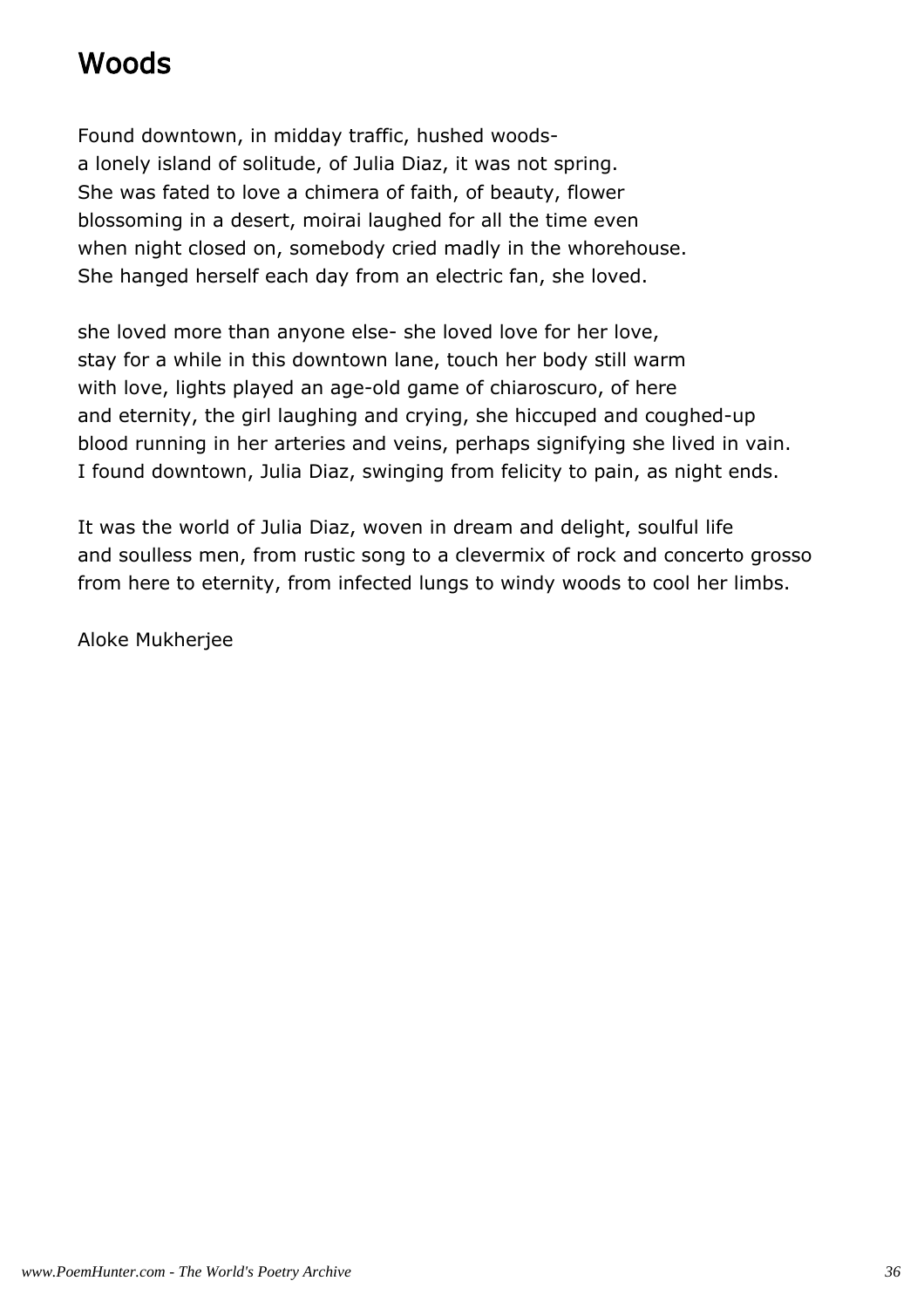I want to kiss your lips for the last-time' I want to sink my desire below your navel once more before I move on to the abyss, I want to love as love can be; before void closes on me.

Once more I want to climb the mounds of wreckage to the sky of limitless clouds till my weak knees give in Once again, perhaps the last! I can not find you but in the anamnesis or in the little heavens on the snowy peaks.

Once again, I will drink life to the lees, the crystal glass ornate with exquisite etchings of love, desire and hate! I know I am to die but I've found an egress to athanasia! Once again, once again I'll go to you, to my goddess for life. Aloke Mukherjee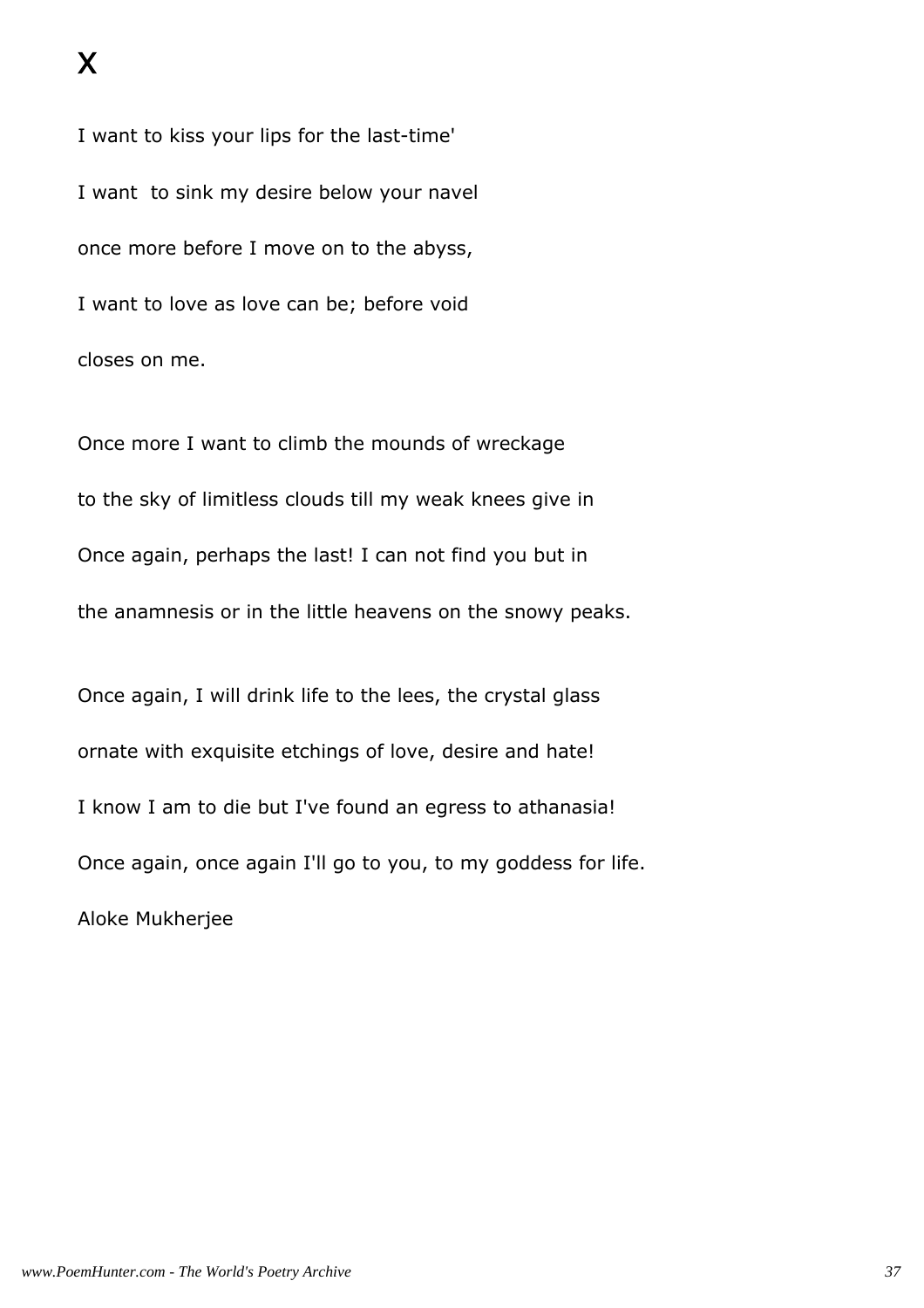#### You Are My Heart

Sometimes I want to enter the carnage. where flames flow freely burning our souls, the circus is going on. a clown failed to make us laugh instead the tears rolled down the cheeks, of a heart broken, of a drama enacted with sound and fury without climacteric affair.

Spectators clapped and shrieked, they had taste of blood, elusive sunlight made it a fun So I butted in the tent- in the orgy of the riotous fun, facing the life glittering with destiny, should I end drama with only two acts? Did I fear the unborn? The life unfolds- a lone man on the bank of a river, A still-born baby, milk gushes forth from virgin mom.

Indeed, matter is to be released from the bounds of matter, liberated with a bang the thousand suns of love and wisdom. You are one, you are the one, this blue big marble in your hand, draw the curtain feed the baby with passion and dream, she will be alive.